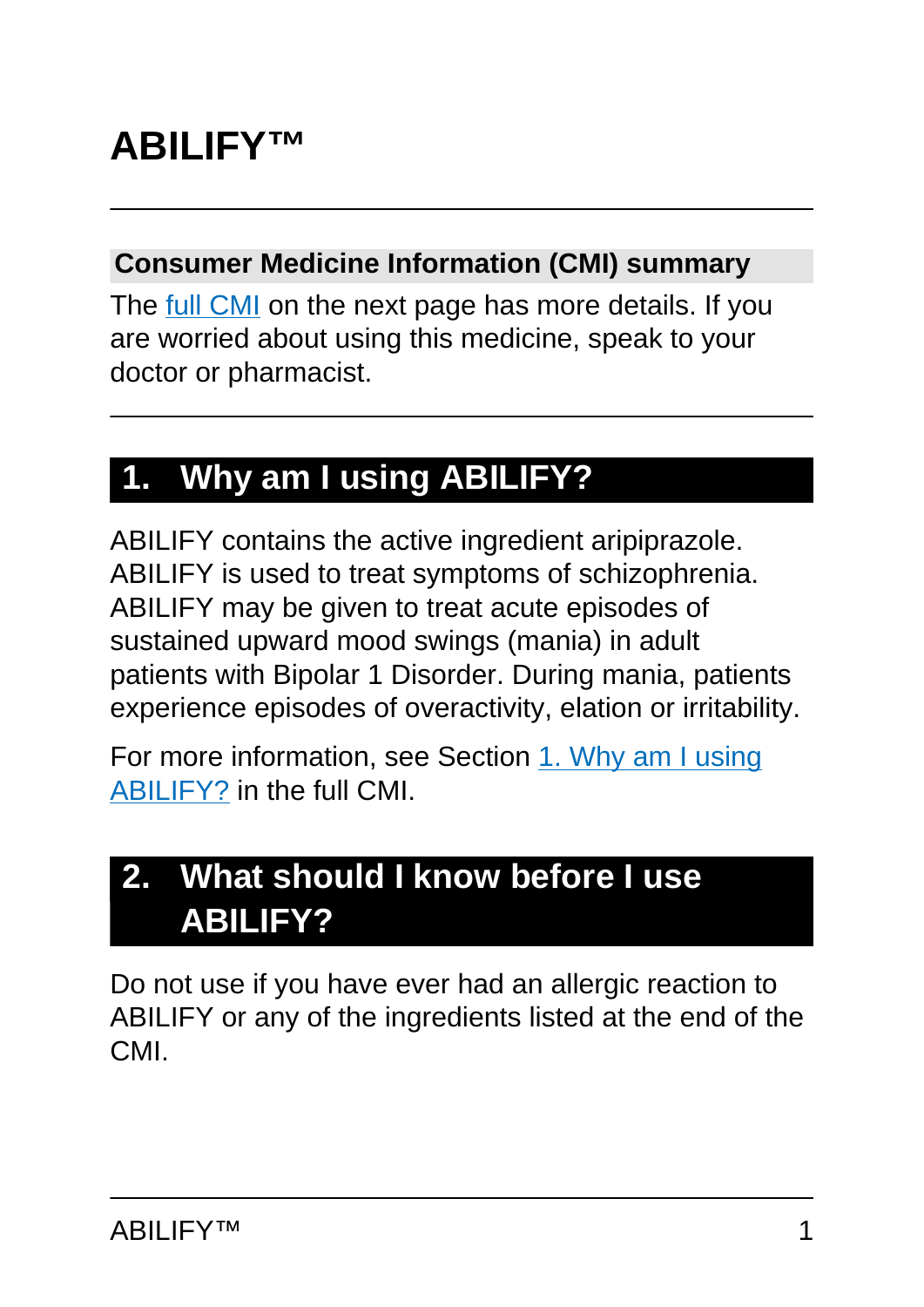**Talk to your doctor if you have any other medical conditions, take any other medicines, or are pregnant or plan to become pregnant or are breastfeeding.**

For more information, see Section [2. What should I know](#page-5-0) [before I use ABILIFY?](#page-5-0) in the full CMI.

# **3. What if I am taking other medicines?**

Some medicines may interfere with ABILIFY and affect how it works.

A list of these medicines is in Section [3. What if I am](#page-9-0) [taking other medicines?](#page-9-0) in the full CMI.

# **4. How do I use ABILIFY?**

- Unless your doctor gives you other directions, you should take ABILIFY only once a day.
- Take ABILIFY at about the same time each day.

More instructions can be found in Section [4. How do I](#page-11-0) [use ABILIFY?](#page-11-0) in the full CMI.

| 5. What should I know while using<br>ABILIFY? |                                                                                           |
|-----------------------------------------------|-------------------------------------------------------------------------------------------|
| Things you should do                          | • Remind any doctor,<br>dentist or pharmacist<br>you visit that you are<br>using ABILIFY. |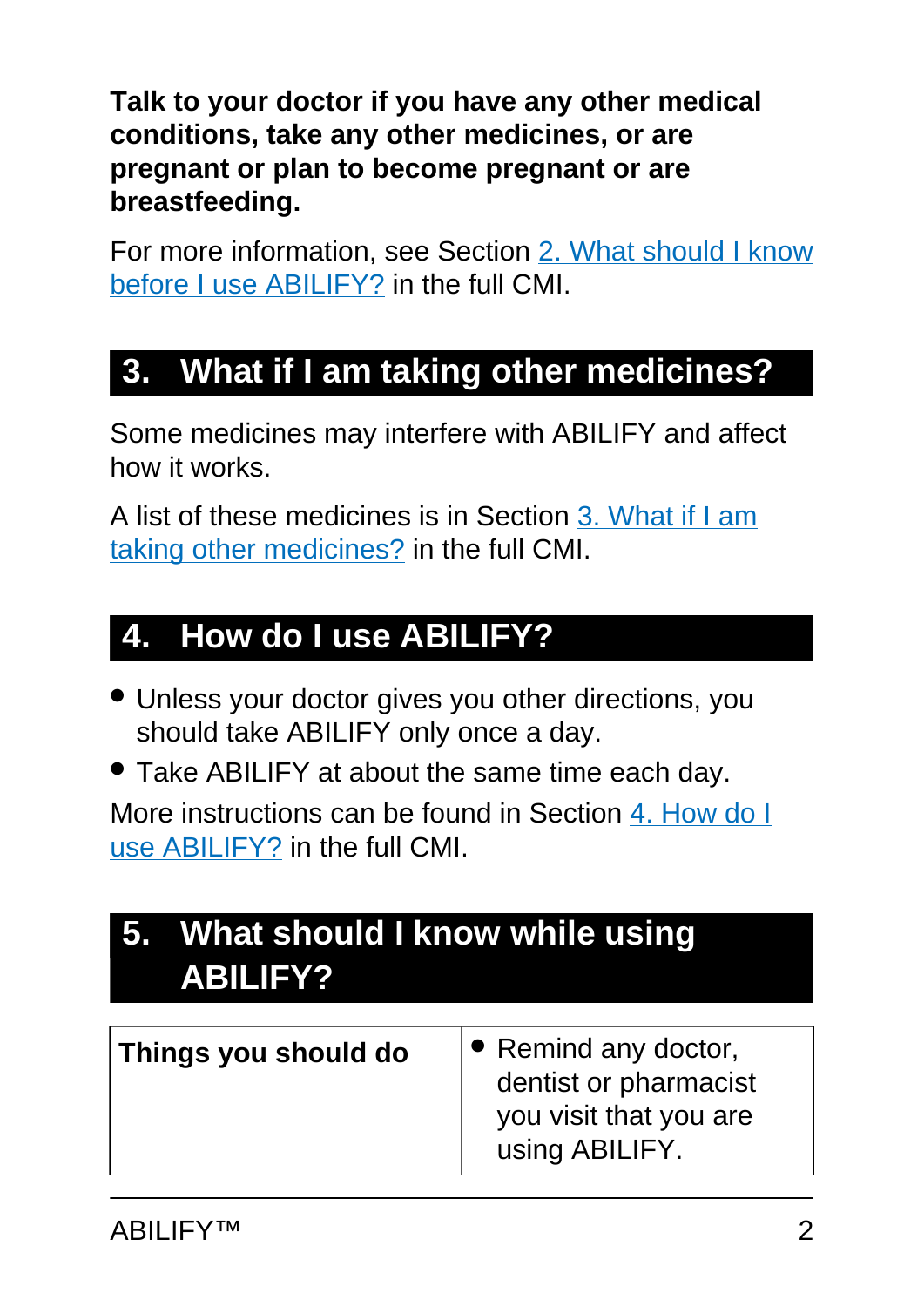|                                     | If you become pregnant<br>while taking ABILIFY,<br>tell your doctor<br>immediately.                                                                                                                                                                                       |
|-------------------------------------|---------------------------------------------------------------------------------------------------------------------------------------------------------------------------------------------------------------------------------------------------------------------------|
| Things you should not<br>do         | Do not give ABILIFY<br>to anyone else, even if<br>their symptoms seem<br>similar or they have the<br>same condition as you.<br>▸ Do not stop taking<br><b>ABILIFY or lower the</b><br>dosage, even if you are<br>feeling better, without<br>checking with your<br>doctor. |
| <b>Driving or using</b><br>machines | Make sure that you<br>know how you react<br>to ABILIFY before you<br>drive a car, operate<br>machinery or do<br>anything else that could<br>be dangerous if you are<br>dizzy or light headed or<br>not alert.                                                             |
| <b>Drinking alcohol</b>             | Be careful when drinking<br>alcohol while taking<br><b>ABILIFY.</b><br>Your doctor may<br>suggest you avoid<br>alcohol while you are                                                                                                                                      |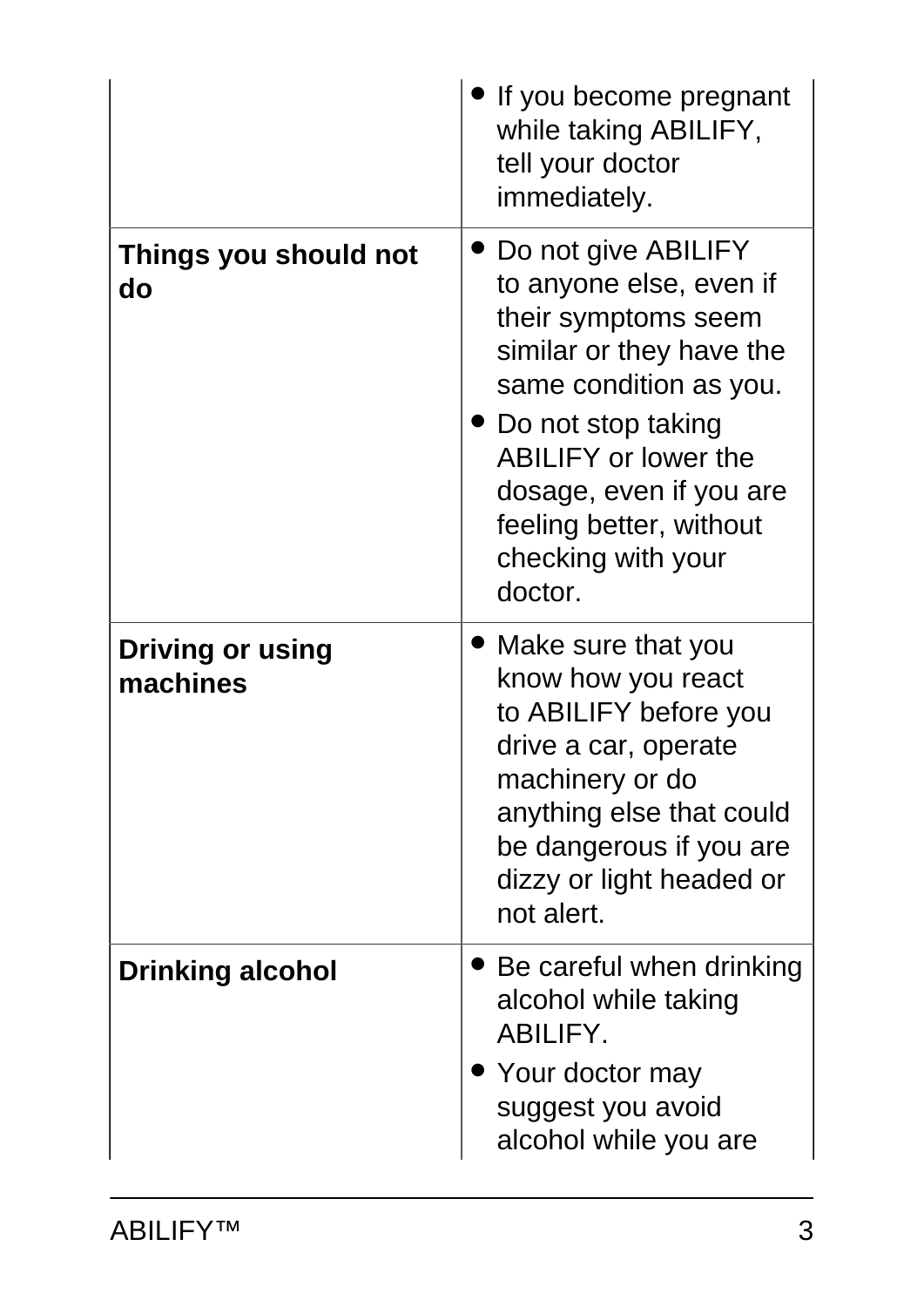|                                       | being treated with<br><b>ABILIFY.</b>                                                      |
|---------------------------------------|--------------------------------------------------------------------------------------------|
| <b>Looking after your</b><br>medicine | • Store ABILIFY in a<br>cool place where the<br>temperature stays below<br>$30^{\circ}$ C. |

For more information, see Section [5. What should I know](#page-13-0) [while using ABILIFY?](#page-13-0) in the full CMI.

# **6. Are there any side effects?**

Common side effects are headache; indigestion; nausea; vomiting; insomnia; constipation; lightheadedness; drowsiness; agitation; anxiety; inability to sit or stand still, restless movement of the arms and legs. Serious side effects include seizure; fits or convulsions; fainting; sudden increase in body temperature; sweating.

For more information, including what to do if you have any side effects, see Section [6. Are there any side](#page-16-0) [effects?](#page-16-0) in the full CMI.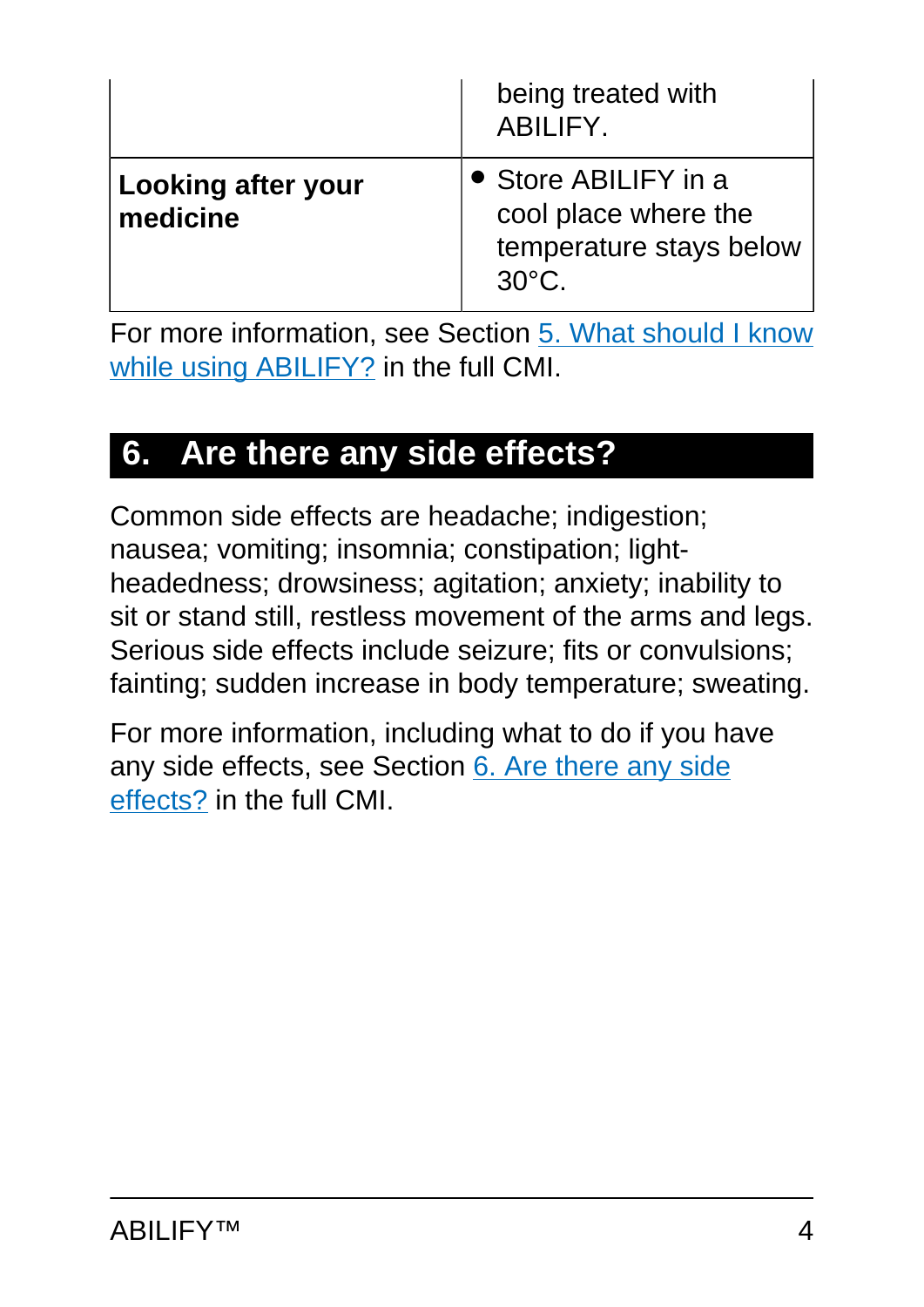# <span id="page-4-0"></span>**ABILIFY™**

## **Active ingredient(s):** Aripiprazole (Ari-pip-rah-zol)

### **Consumer Medicine Information (CMI)**

This leaflet provides important information about using ABILIFY. **You should also speak to your doctor or pharmacist if you would like further information or if you have any concerns or questions about using ABILIFY.**

### **Where to find information in this leaflet:**

- [1. Why am I using ABILIFY?](#page-4-1)
- [2. What should I know before I use ABILIFY?](#page-5-0)
- [3. What if I am taking other medicines?](#page-9-0)
- [4. How do I use ABILIFY?](#page-11-0)
- [5. What should I know while using ABILIFY?](#page-13-0)
- [6. Are there any side effects?](#page-16-0)
- [7. Product details](#page-23-0)

# <span id="page-4-1"></span>**1. Why am I using ABILIFY?**

# **ABILIFY contains the active ingredient aripiprazole.**

ABILIFY belongs to a group of medicines called antipsychotic agents which improve the symptoms of certain types of mental illness.

### **ABILIFY is used to treat symptoms of schizophrenia.**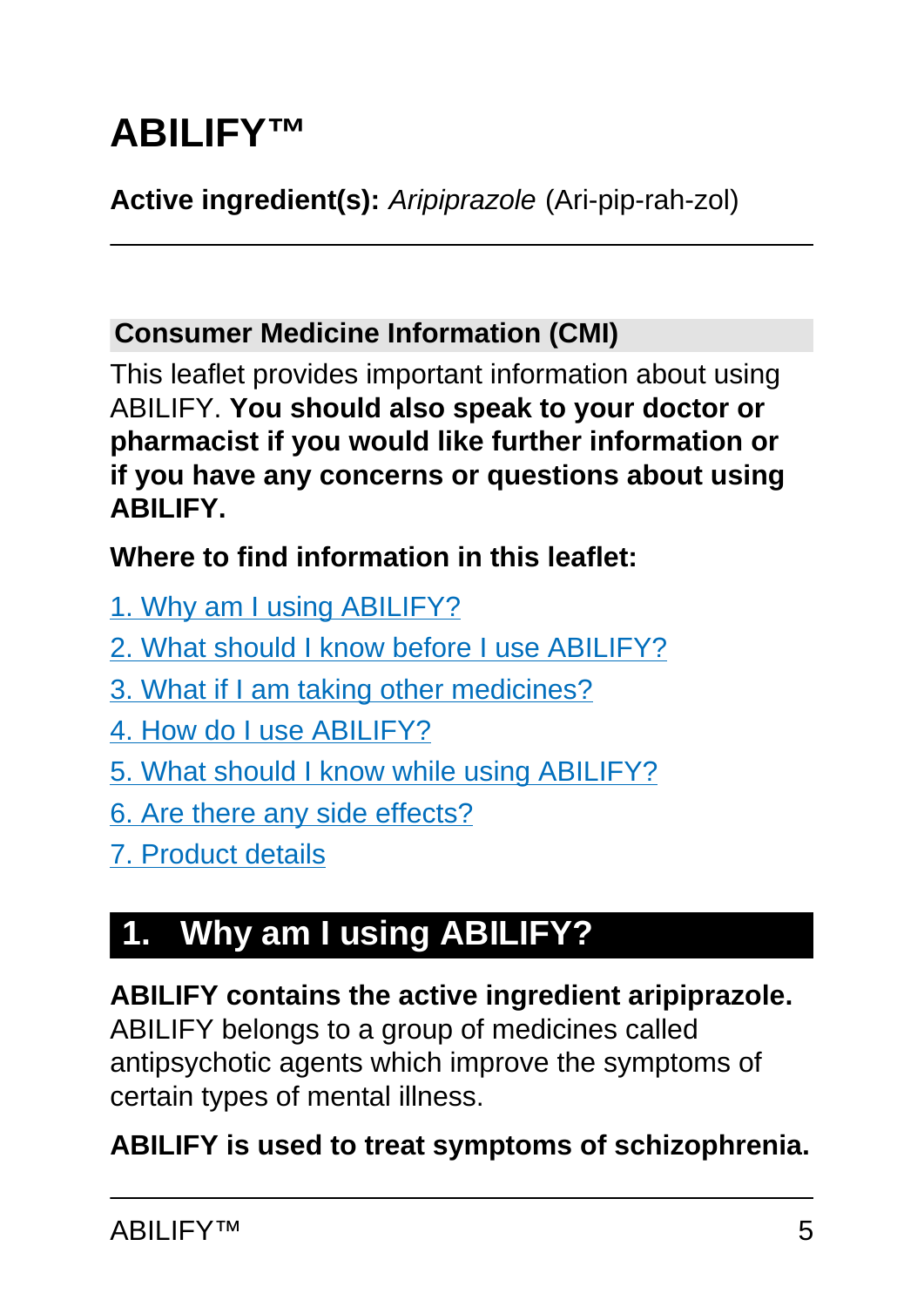**ABILIFY may be given to treat acute episodes of sustained upward mood swings (mania) in adult patients with Bipolar 1 Disorder. During mania, patients experience episodes of overactivity, elation or irritability.**

Schizophrenia is a mental illness with disturbances in thinking, feelings and behaviour.

Bipolar disorder is a condition with symptoms such as feeling "high", having excessive amounts of energy, needing much less sleep than usual, talking very quickly with racing ideas and sometimes severe irritability.

Your doctor may have prescribed ABILIFY for another reason. Ask your doctor if you have any questions about why ABILIFY has been prescribed for you.

There is no evidence that ABILIFY is addictive.

This medicine is available only with a doctor's prescription.

<span id="page-5-0"></span>ABILIFY is not recommended for use in children under the age of 18, as safety and efficacy have not been established in this age group.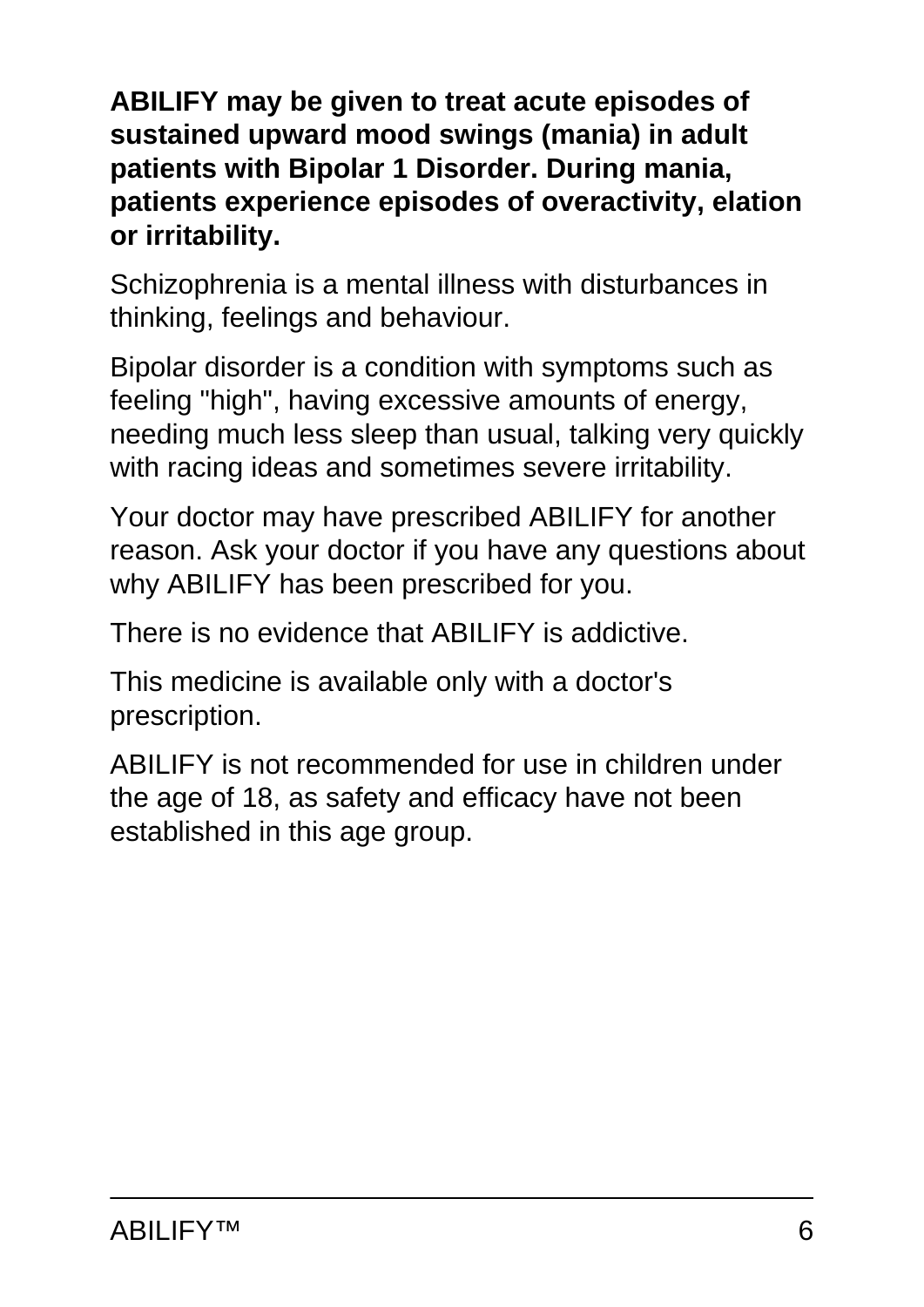# **2. What should I know before I use ABILIFY?**

## **Warnings**

## **Do not use ABILIFY if:**

- you are allergic to aripiprazole, or any of the ingredients listed at the end of this leaflet.
- Always check the ingredients to make sure you can use this medicine.

Symptoms of an allergic reaction include:

- rash, itching or hives on the skin
- shortness of breath, wheezing or difficulty breathing
- swelling of the face, lips, tongue, throat or other parts of the body

#### **Tell your doctor or pharmacist if you have allergies to:**

- any other medicines
- any other substances such as foods, preservatives or dyes

#### **Do not take ABILIFY after the expiry or use by date printed on the pack.**

If you take this medicine after this date has passed, it may not work as well.

#### **Do not take ABILIFY if the packaging is torn or shows signs of tampering.**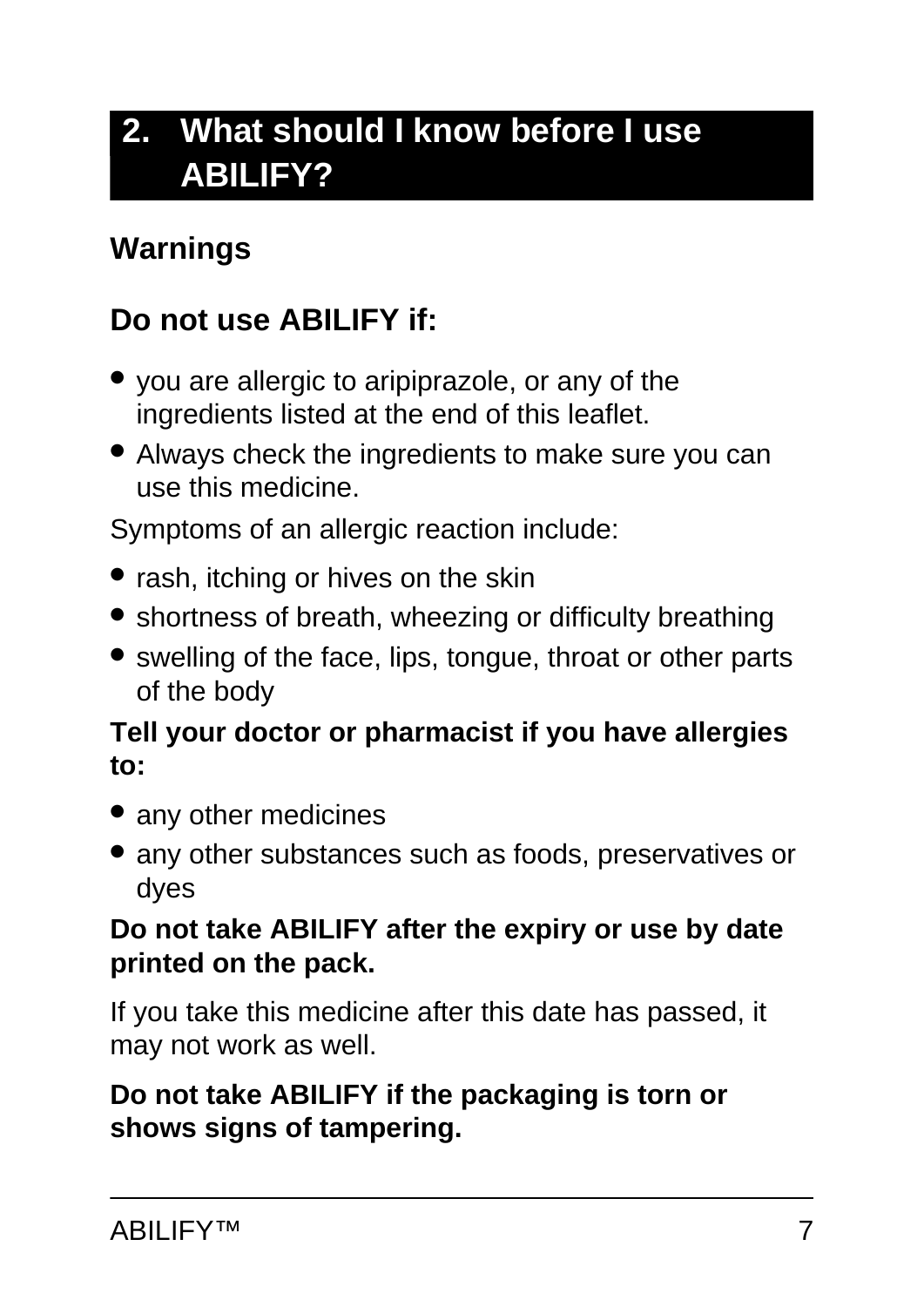If this is the case, return it to your pharmacist.

#### **If you are not sure whether you should start taking ABILIFY, talk to your doctor or pharmacist.**

## **Check with your doctor if you:**

- have any other medical conditions especially the following:
	- o a reaction to some medicines with a sudden increase in body temperature, sweating, fast heartbeat, muscle stiffness and fluctuating blood pressure, which may lead to coma. This reaction is called neuroleptic malignant syndrome.
	- o a reaction to some medicines with abnormal movements of the tongue, or other uncontrolled movements of the mouth, tongue, cheeks or jaw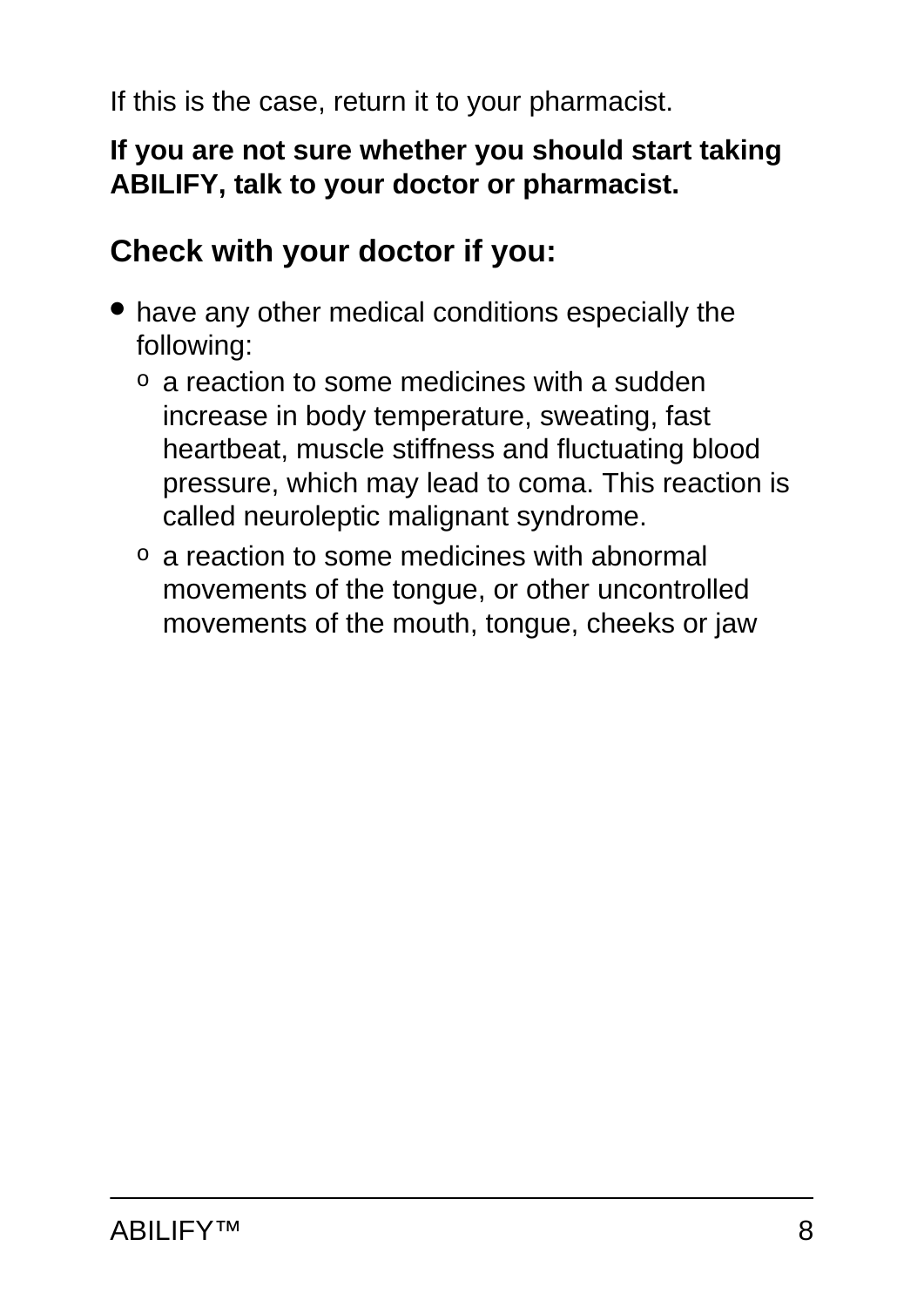which may progress to the arms and legs. This reaction is called tardive dyskinesia.

- o low blood pressure
- o problems with your heart or blood vessels
- o epilepsy, seizures or fits
- o problems with your oesophagus (food pipe) such as difficulty in swallowing
- o high blood sugar or diabetes mellitus
- o Alzheimer's disease or dementia
- o alcohol or drug abuse or dependence or a history of one of these
- o venous thromboembolism or are at risk of venous thromboembolism
- o have a history of or are at risk of sleep apnea (a sleep disorder where your breathing is interrupted during sleep)
- o lactose intolerance
- take any medicines for any other condition

### **Tell your doctor if you have past experience of excessive gambling.**

### **Tell your doctor if you drink alcohol.**

Your doctor may advise you to avoid alcohol as it can magnify the side-effects of this medicine.

**Aripiprazole may cause sleepiness, fall in blood pressure when standing up, dizziness and changes in your ability to move and balance, which may lead to falls. Caution should be taken.**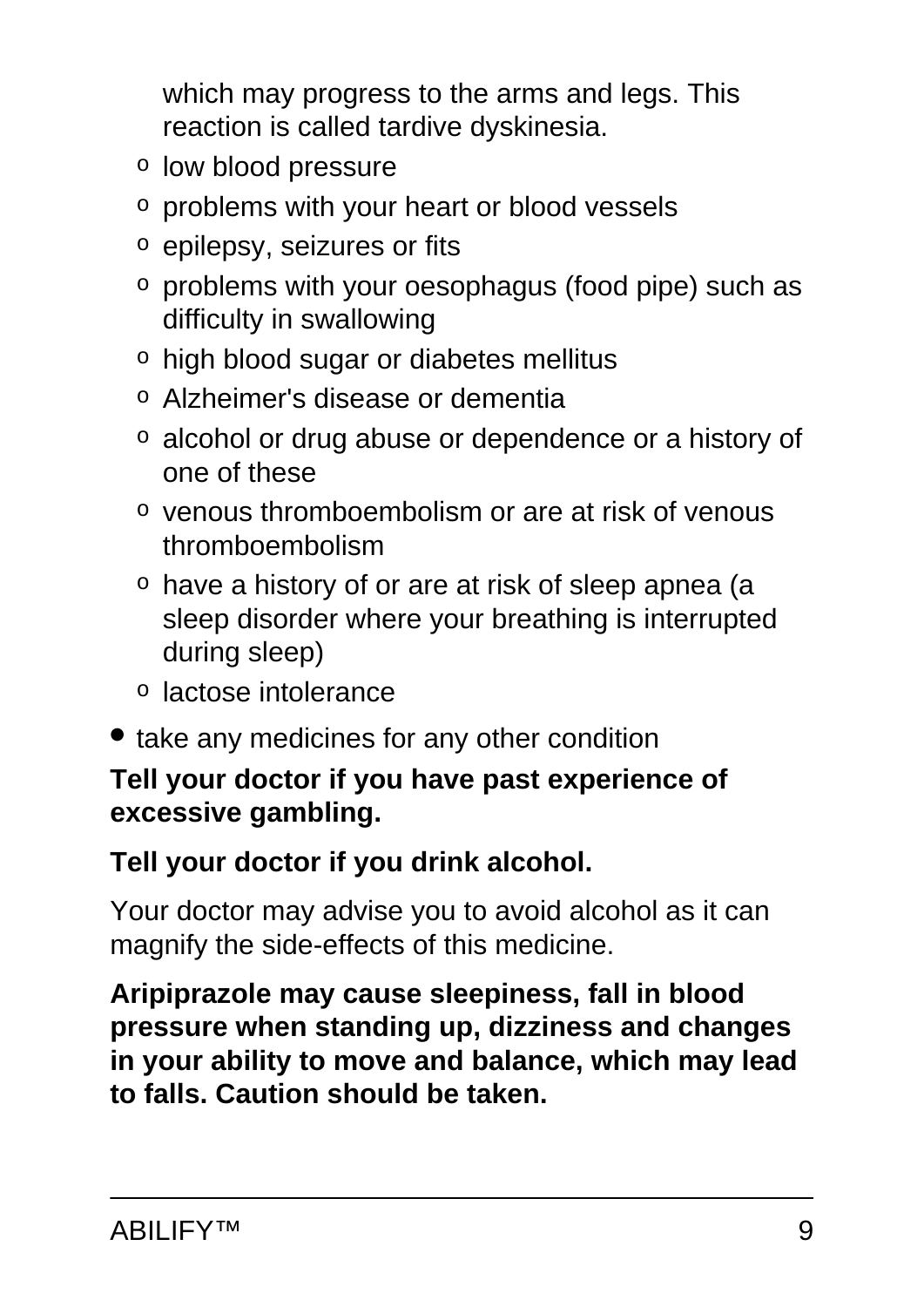### **If you have not told your doctor or pharmacist about any of the above, tell them before you start taking ABILIFY.**

During treatment, you may be at risk of developing certain side effects. It is important you understand these risks and how to monitor for them. See additional information under Section [6. Are there any side effects](#page-16-0)?

## **Pregnancy and breastfeeding**

Check with your doctor if you are pregnant or intend to become pregnant.

ABILIFY is not recommended for use during pregnancy. If you need to take ABILIFY during your pregnancy, your doctor will discuss with you the benefits and risks of taking it. Babies exposed to antipsychotics (including ABILIFY) during the third trimester of pregnancy are at risk of experiencing shaking, muscle stiffness, difficulty in feeding and/or withdrawal symptoms. These symptoms may resolve spontaneously or require additional medical treatment.

Talk to your doctor if you are breastfeeding or intend to breastfeed.

<span id="page-9-0"></span>It is recommended that you do not breast-feed while taking ABILIFY, as it may pass into breast milk and therefore there is a possibility that the breast-fed baby may be affected.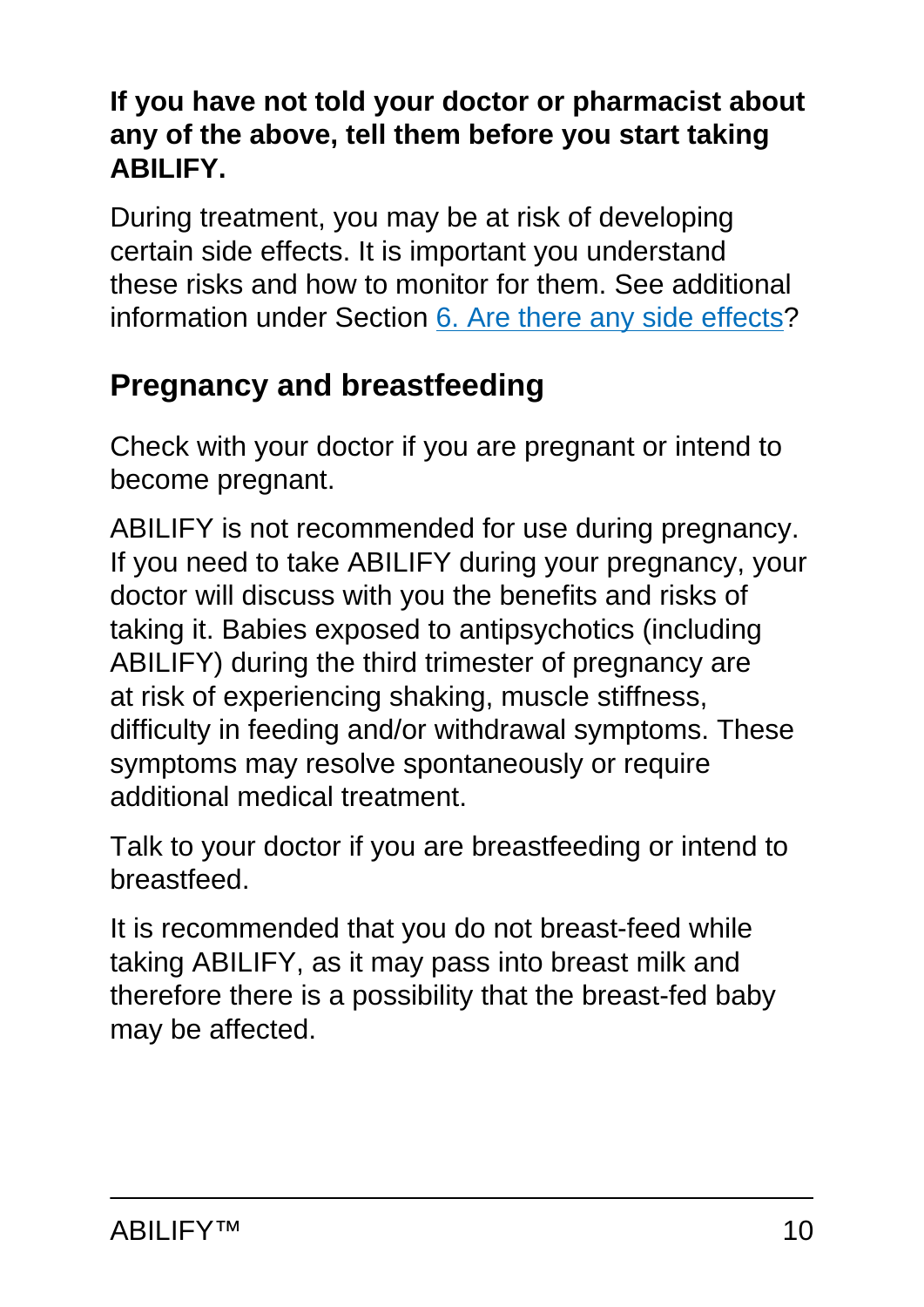# **3. What if I am taking other medicines?**

Tell your doctor or pharmacist if you are taking any other medicines, including any medicines, vitamins or supplements that you buy without a prescription from your pharmacy, supermarket or health food shop.

#### **Some medicines may interfere with ABILIFY and affect how it works. These include:**

- medicines used to treat brain disorders such as, anxiety, depression, mood swings, epilepsy or seizures, Parkinson's disease or insomnia
- medicines used to treat high blood pressure
- medicines used to treat fungal infections
- medicines used to treat heart rhythm disturbances
- medicines used to treat bacterial or viral infections
- a medicine called cyclosporin (Neoral®; Sandimmun®)
- a medicine called cimetidine (Tagamet®; Magicul®)

These medicines may be affected by ABILIFY, or may affect how well it works. Your doctor may need to adjust your dose of Abilify or of the other medicine.

Eating grapefruit or drinking grapefruit juice may affect how ABILIFY works.

Your doctor or pharmacist may have more information on medicines to be careful with or avoid while taking ABILIFY.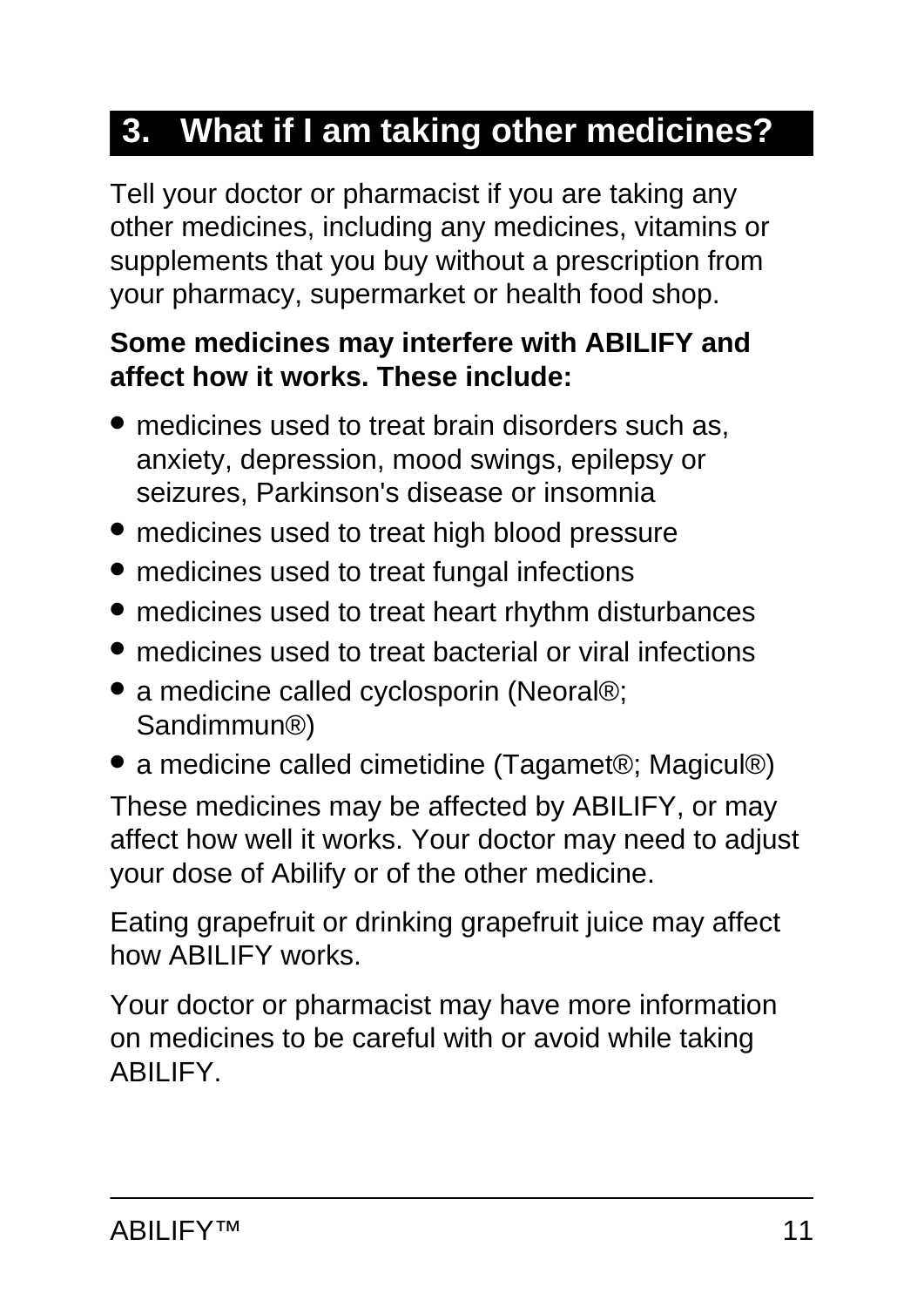**Check with your doctor or pharmacist if you are not sure about what medicines, vitamins or supplements you are taking and if these affect ABILIFY.**

# <span id="page-11-0"></span>**4. How do I use ABILIFY?**

## **How much to take / use**

- Unless your doctor gives you other directions, you should take ABILIFY only once a day.
- ABILIFY tablets should be swallowed whole and washed down with a glass of water.
- Follow the instructions provided and use ABILIFY until your doctor tells you to stop.
- ABILIFY helps to control your condition but does not cure it. Therefore you must take ABILIFY every day. Improvement in symptoms may take several days to some weeks to occur. Even if you feel better do not stop taking ABILIFY unless your doctor tells you to.

# **When to take / use ABILIFY**

- Take ABILIFY at about the same time each day. Taking the medicine at the same time each day will have the best effect. It will also help you remember when to take it.
- It does not matter whether you take ABILIFY with or without food.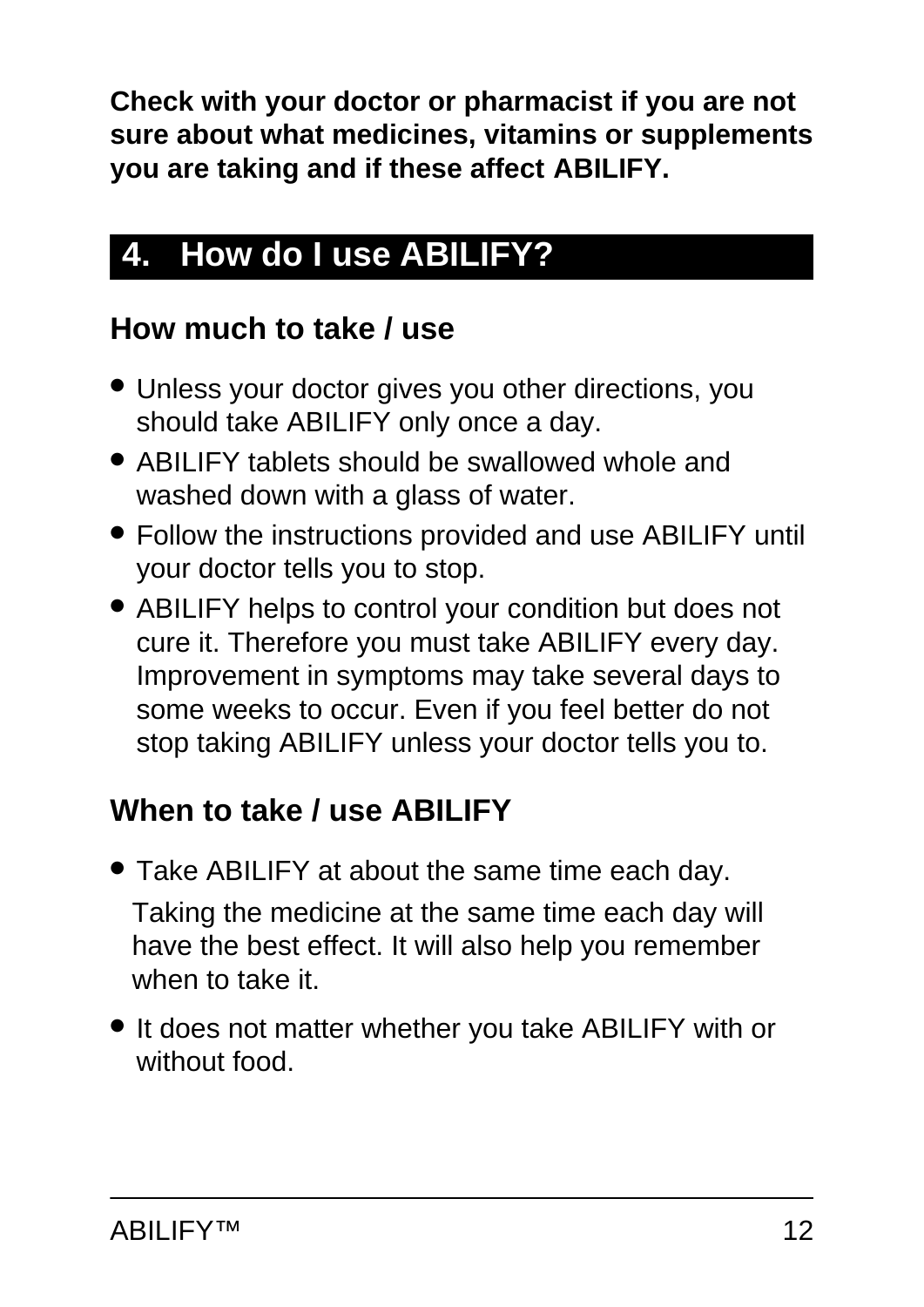# **If you forget to use ABILIFY**

ABILIFY should be used regularly at the same time each day. If you miss your dose at the usual time, follow the instructions below:

**If it is almost time for your next dose, skip the dose you missed and take your next dose when you are meant to.**

**Otherwise, take it as soon as you remember, and then go back to taking your medicine as you would normally.**

**Do not take a double dose to make up for the dose you missed.**

This may increase the chance of you getting an unwanted side effect.

**If you are not sure what to do, ask your doctor or pharmacist.**

**If you have trouble remembering to take your medicine, ask your pharmacist for some hints.**

# **If you use too much ABILIFY**

If you think that you have used too much ABILIFY, you may need urgent medical attention.

## **You should immediately:**

- phone the Poisons Information Centre (**by calling 13 11 26**), or
- contact your doctor, or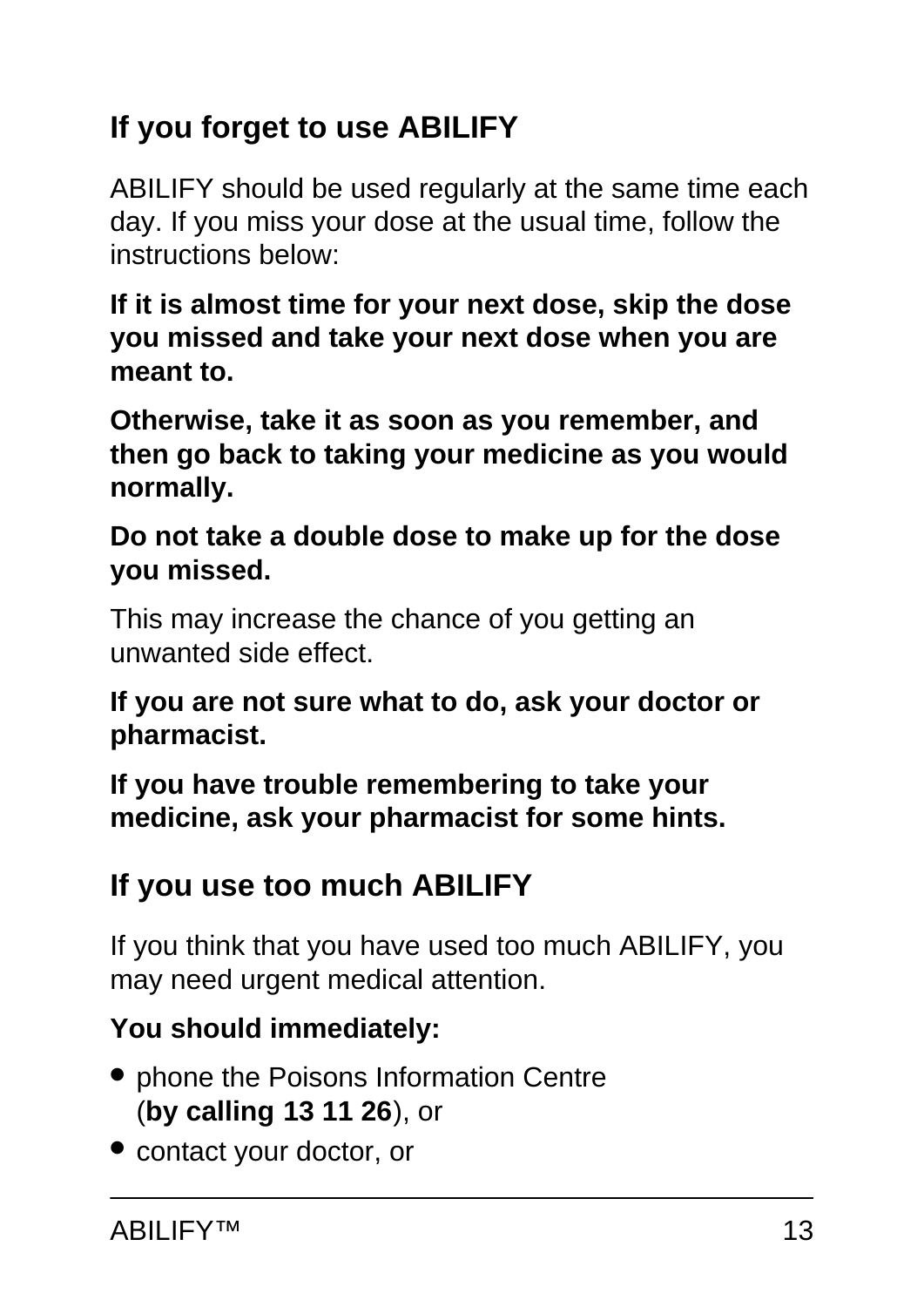• go to the Emergency Department at your nearest hospital.

**You should do this even if there are no signs of discomfort or poisoning.**

# <span id="page-13-0"></span>**5. What should I know while using ABILIFY?**

## **Things you should do**

- If you are about to be started on any new medicine, tell your doctor, dentist and pharmacist that you are taking ABILIFY.
- If you plan to have any kind of surgery that needs a general anaesthetic, tell your doctor or dentist that you are taking ABILIFY.
- Be sure to keep all of your doctor's appointments so that your progress can be checked.

## **Call your doctor straight away if you:**

● Become pregnant while taking ABILIFY Remind any doctor, dentist or pharmacist you visit that you are using ABILIFY.

# **Things you should not do**

● **Do not give ABILIFY to anyone else, even if their symptoms seem similar or they have the same condition as you.**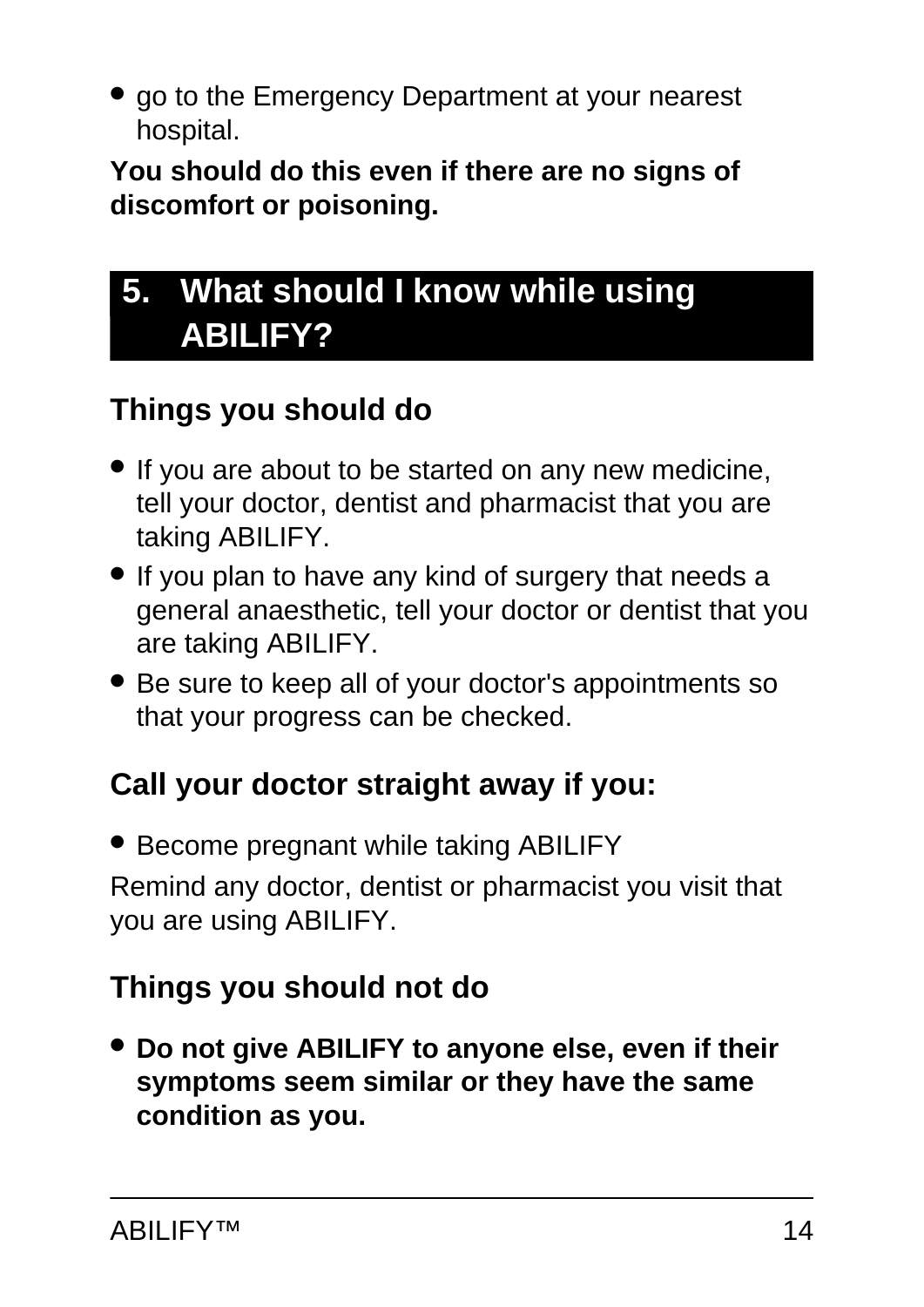- **Do not take ABILIFY to treat any other complaints unless your doctor or pharmacist tells you to.**
- **Do not stop taking ABILIFY or lower the dosage, even if you are feeling better, without checking with your doctor.** If you stop taking ABILIFY suddenly your condition may worsen.
- **Do not take more of this medicine and do not take it more often than your doctor has ordered.**

#### **Make sure you keep cool in hot weather and keep warm in cool weather.**

ABILIFY may affect the way your body reacts to temperature changes. It may prevent sweating, even during heatwaves. You may feel dizzy or faint if you are too hot. To stay cool in hot weather, try to do the following:

- wear light clothing
- spend time in air-conditioned environments (or keep windows open and use electric fans)
- drink plenty of water
- take cool baths or showers and avoid hot baths and saunas
- try to restrict exercise or heavy work to cool parts of the day

## **Driving or using machines**

**Make sure that you know how you react to ABILIFY before you drive a car, operate machinery or do anything else that could be dangerous if you are dizzy or light headed or not alert.**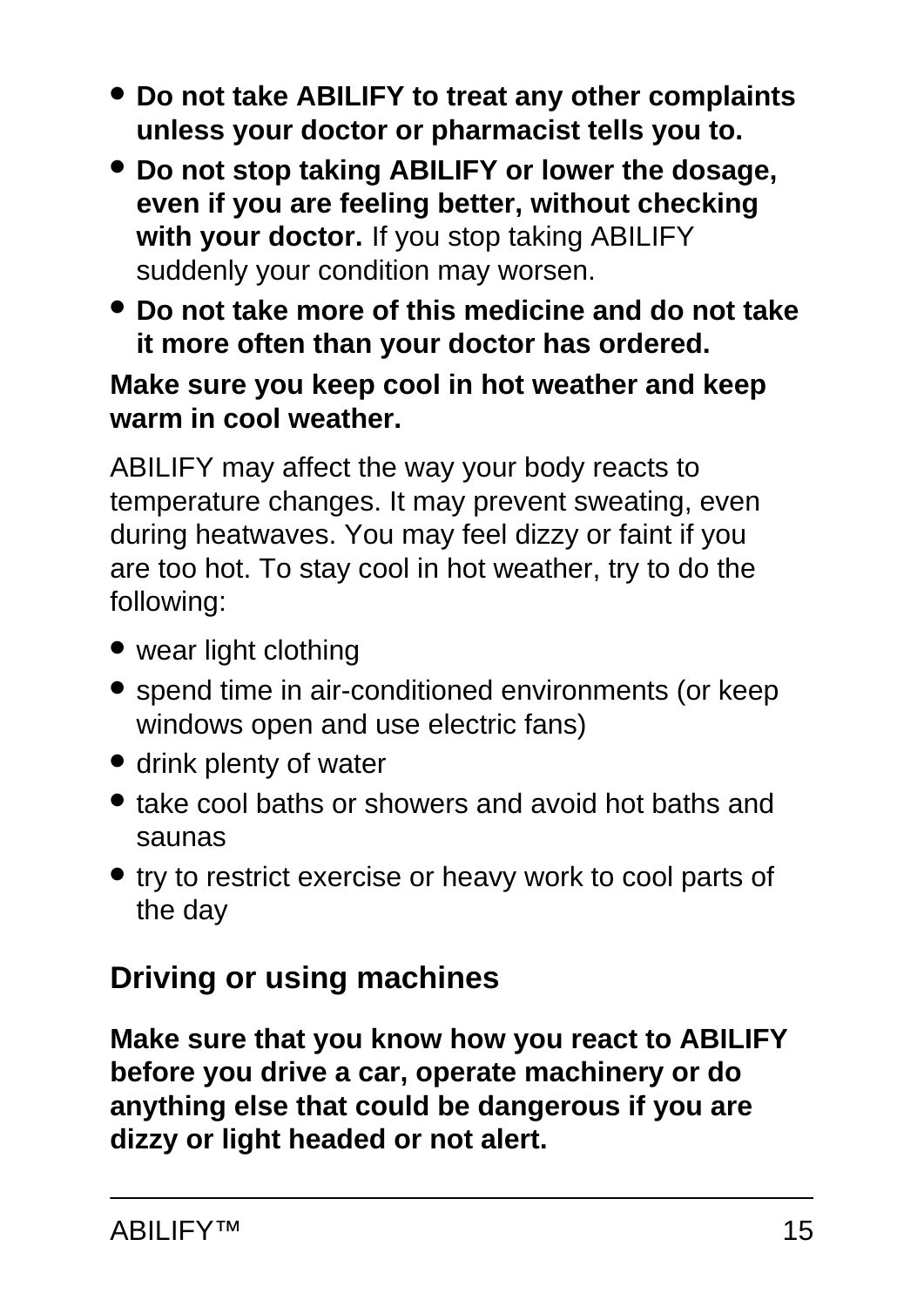ABILIFY may cause some people to become drowsy or less alert than they are normally or cause lightheadedness, dizziness or tiredness. If this occurs do not undertake the activity.

### **If ABILIFY makes you feel light-headed, dizzy or faint, be careful when getting up from a sitting or lying position.**

Getting up slowly may help.

# **Drinking alcohol**

## **Tell your doctor if you drink alcohol.**

### **Be careful when drinking alcohol while taking ABILIFY.**

Your doctor may suggest you avoid alcohol while you are being treated with ABILIFY.

# **Looking after your medicine**

### **Store ABILIFY in a cool place where the temperature stays below 30°C.**

Heat and dampness can destroy some medicines

Follow the instructions in the carton on how to take care of your medicine properly.

Store it in a cool dry place away from moisture, heat or sunlight; for example, do not store it:

- in the bathroom or near a sink, or
- in the car or on window sills.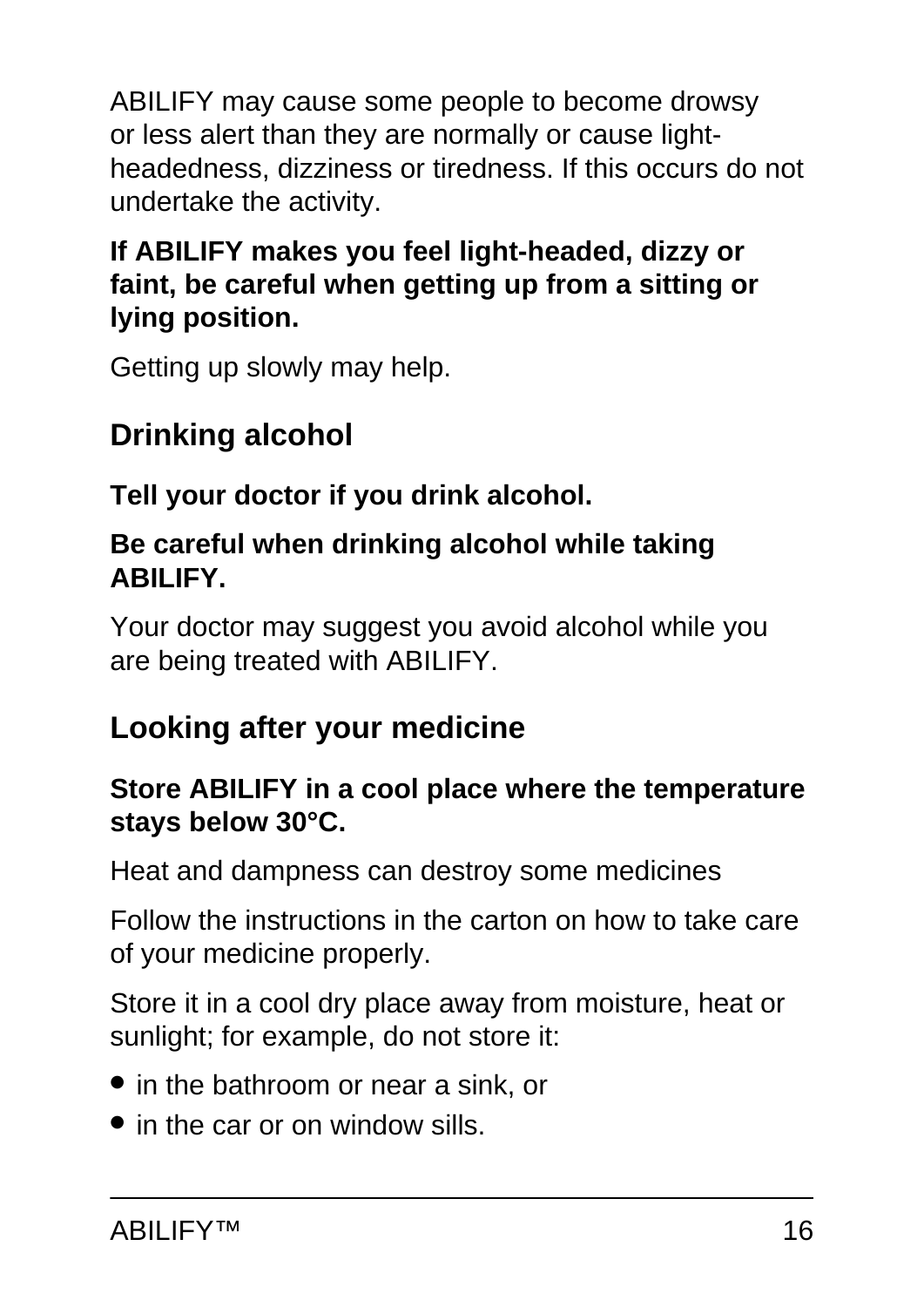## **Keep it where young children cannot reach it.**

A locked cupboard at least one-and-a-half metres above the ground is a good place to store medicines. Do not keep outdated medicine or medicine no longer needed.

## **When to discard your medicine**

**If your doctor tells you to stop taking ABILIFY or the medicine has passed its expiry date, ask your pharmacist what to do with any leftover medicine.**

**Be sure that any discarded medicine is out of the reach of children.**

## **Getting rid of any unwanted medicine**

If you no longer need to use this medicine or it is out of date, take it to any pharmacy for safe disposal.

Do not use this medicine after the expiry date.

# <span id="page-16-0"></span>**6. Are there any side effects?**

All medicines can have side effects. If you do experience any side effects, most of them are minor and temporary. However, some side effects may need medical attention.

See the information below and, if you need to, ask your doctor or pharmacist if you have any further questions about side effects.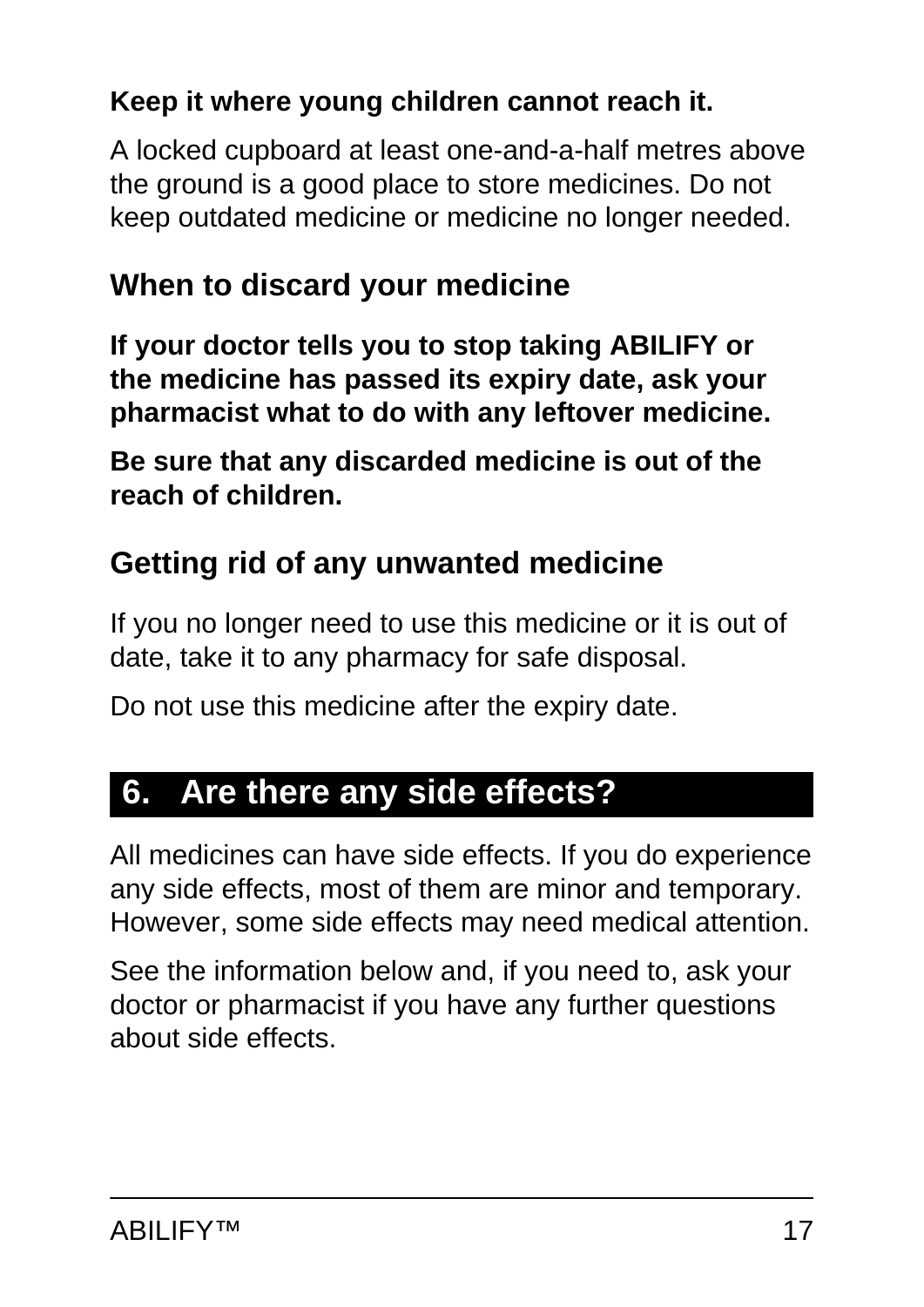ABILIFY is generally well-tolerated and the side effects are often hard to distinguish from disease symptoms. It is important that you tell your doctor as soon as possible about any unwanted effects.

| Less serious side effects   What to do                                                                                                                                                           |                                                                                                      |
|--------------------------------------------------------------------------------------------------------------------------------------------------------------------------------------------------|------------------------------------------------------------------------------------------------------|
| <b>Gastrointestinal related:</b><br>• indigestion<br>• vomiting<br>• constipation<br>Pain related:                                                                                               | Speak to your doctor if<br>you have any of these<br>less serious side effects<br>and they worry you. |
| headache<br>• chest pain<br><b>General well-being</b><br>related:                                                                                                                                |                                                                                                      |
| insomnia<br>light-headedness<br>• drowsiness<br>agitation<br>anxiety<br>inability to sit or stand<br>still; restless movement<br>of the arms and legs<br>such as tapping,<br>marching in places, |                                                                                                      |

## **Less serious side effects**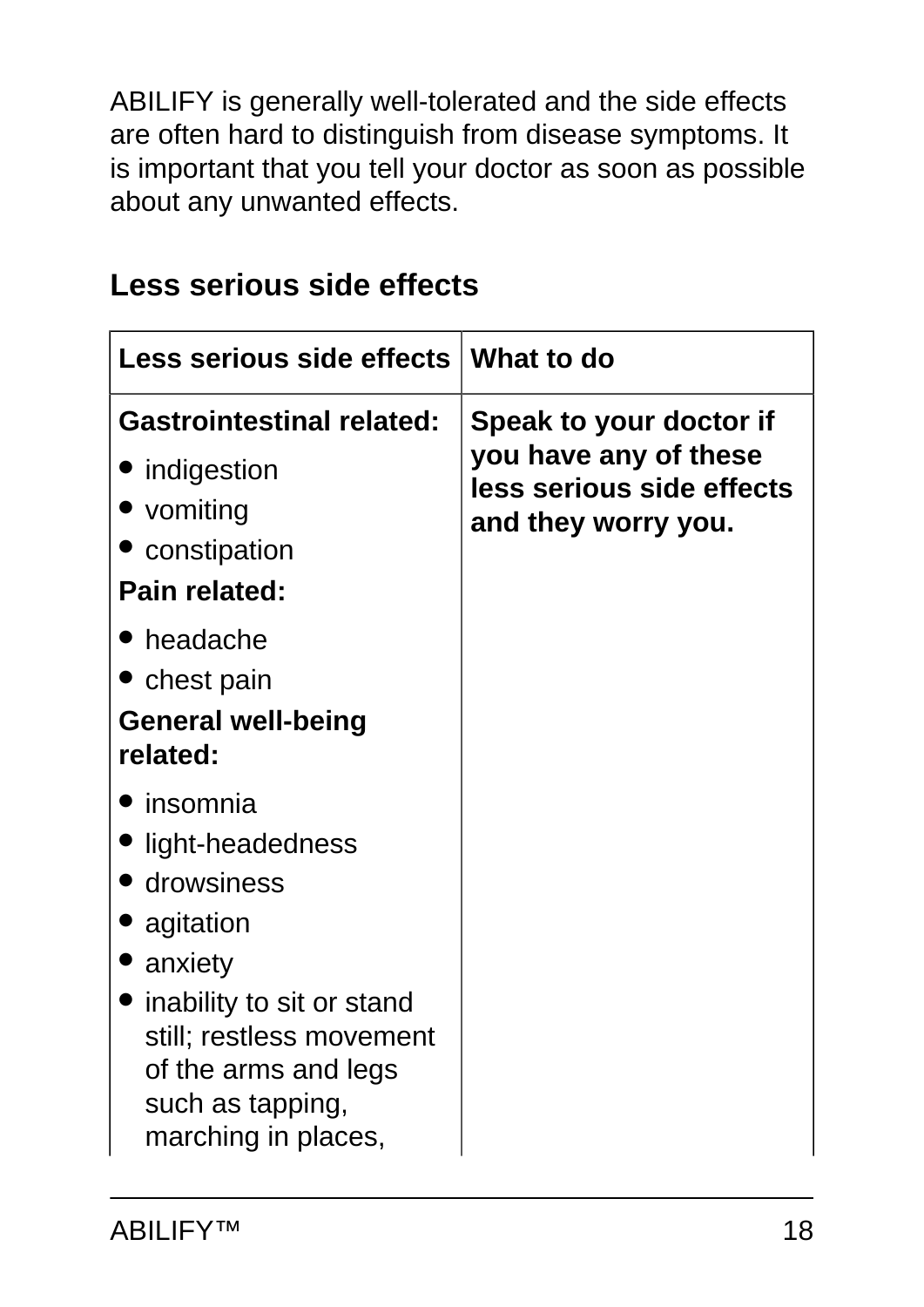| Less serious side effects   What to do                                                                                         |  |
|--------------------------------------------------------------------------------------------------------------------------------|--|
| rocking, crossing and<br>uncrossing the legs.                                                                                  |  |
| • feeling dizzy especially<br>when getting up from a<br>lying or sitting position<br>• altered or increased<br>sexual interest |  |
| high blood sugar<br>(excessive thirst, hunger<br>and weakness) or the<br>onset or worsening of<br>diabetes                     |  |
| ■ weight gain                                                                                                                  |  |
| weight loss                                                                                                                    |  |
| loss of appetite                                                                                                               |  |
| excessive sweating                                                                                                             |  |
| drowsiness                                                                                                                     |  |
| high blood pressure                                                                                                            |  |
| difficulty swallowing                                                                                                          |  |
| hiccups                                                                                                                        |  |
| nausea                                                                                                                         |  |
| <b>Infection related:</b>                                                                                                      |  |
| frequent infections such<br>as fever, severe chills,<br>sore throat or mouth<br>ulcers<br><b>Bleeding related:</b>             |  |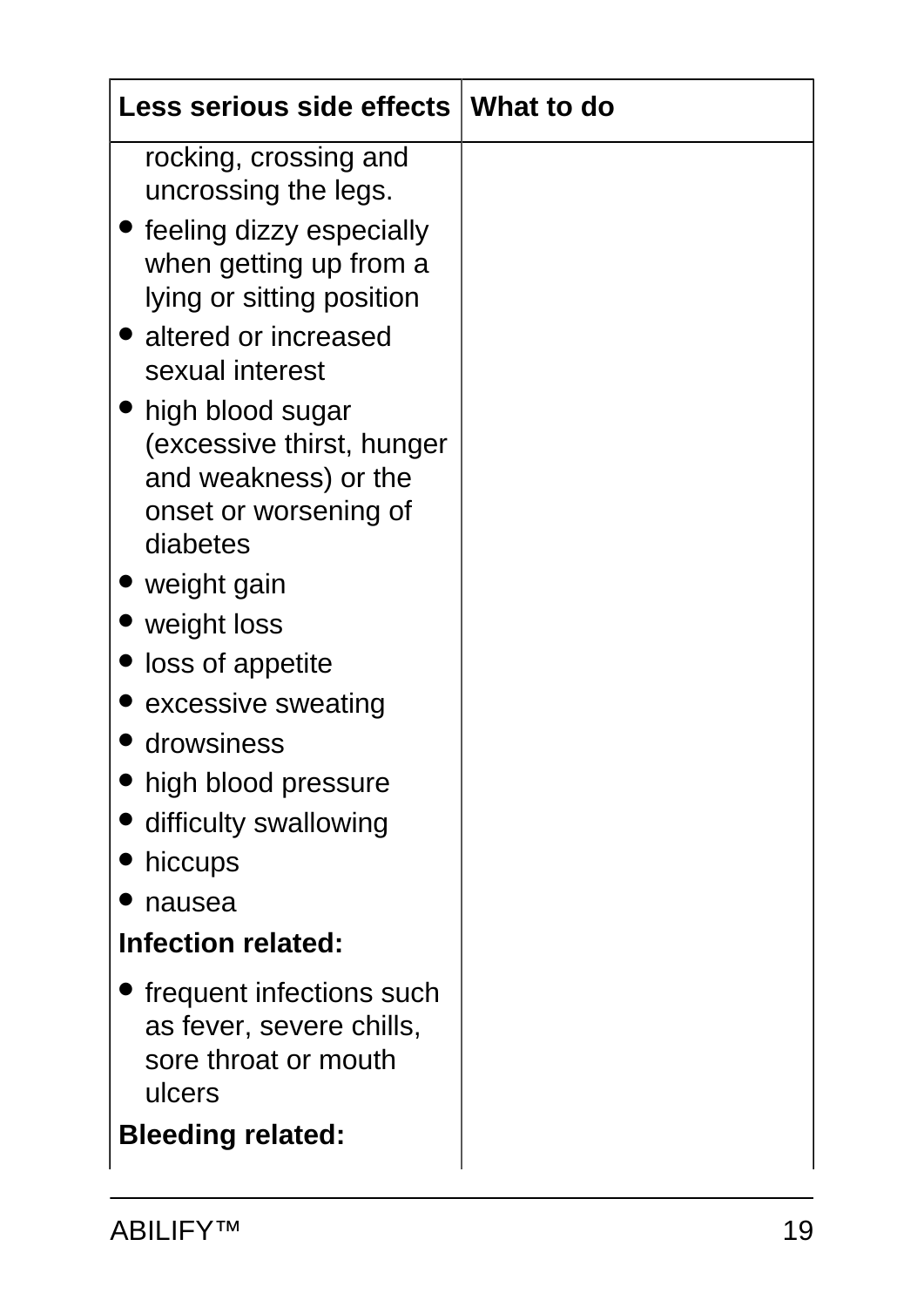| Less serious side effects   What to do            |  |
|---------------------------------------------------|--|
| • bleeding or bruising<br>more easily than normal |  |
| <b>Speech related</b>                             |  |
| • speech disorder<br><b>Bladder related</b>       |  |
| • urinary incontinence                            |  |

## **Serious side effects**

| Serious side effects                                                                                                                                                                 | What to do                                                                                                                                                                    |
|--------------------------------------------------------------------------------------------------------------------------------------------------------------------------------------|-------------------------------------------------------------------------------------------------------------------------------------------------------------------------------|
| • Pain related:<br>muscle pain, muscle<br>weakness or muscle<br>stiffness<br>• painful irreversible<br>erection<br><b>General well-being-</b><br>related                             | Call your doctor straight<br>away, or go straight<br>to the Emergency<br><b>Department at your</b><br>nearest hospital if you<br>notice any of these<br>serious side effects. |
| $\bullet\,$ seizure, fits or<br>convulsions<br>• fainting<br>abnormal movements<br>of the tongue, or other<br>uncontrolled movements<br>of the tongue, mouth,<br>cheeks, eyes or jaw |                                                                                                                                                                               |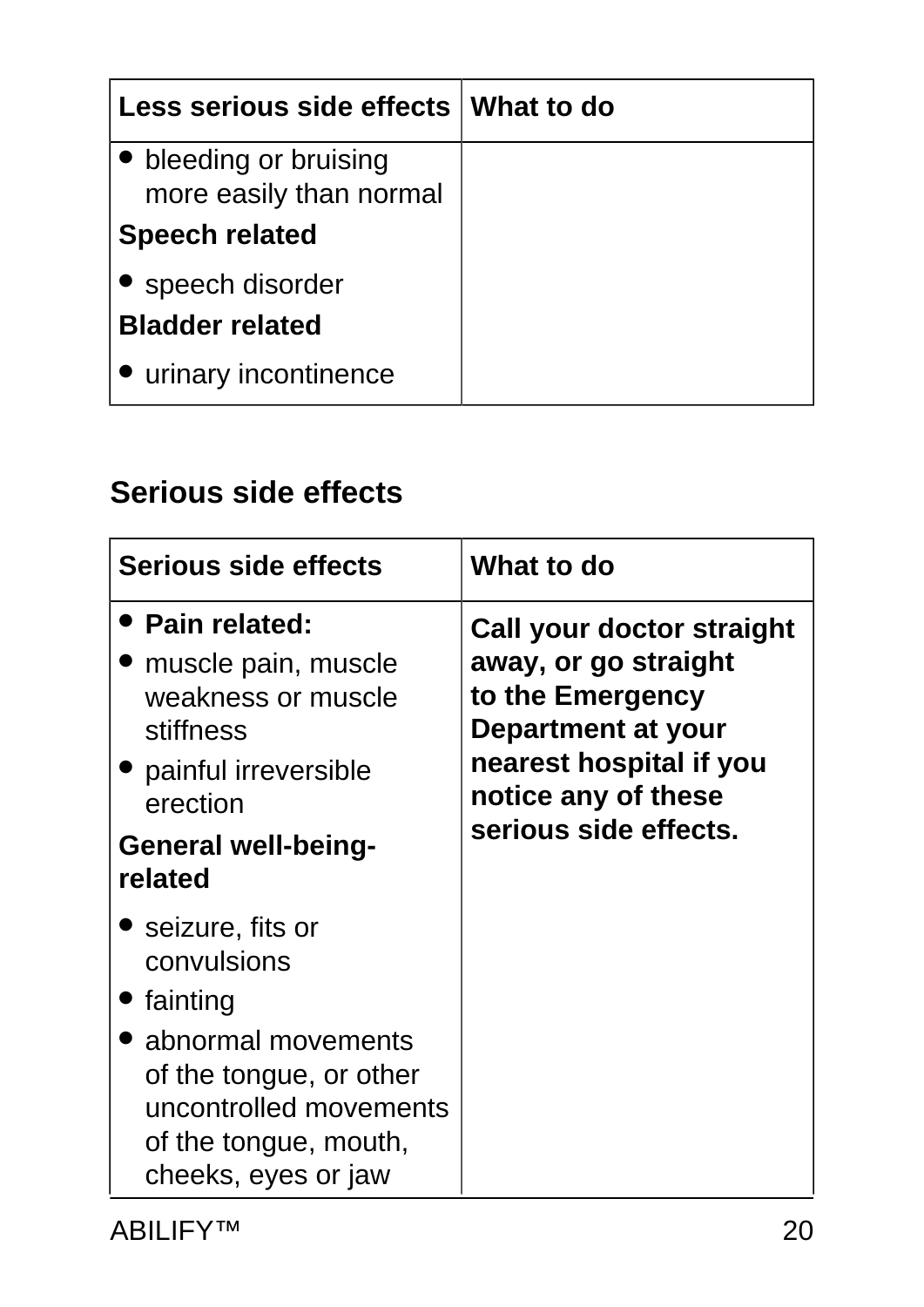| <b>Serious side effects</b>                                                                                                                                                                                                                                                                                                                                                                                                             | What to do |
|-----------------------------------------------------------------------------------------------------------------------------------------------------------------------------------------------------------------------------------------------------------------------------------------------------------------------------------------------------------------------------------------------------------------------------------------|------------|
| which may progress to<br>the arms and legs<br>sudden increase in<br>body temperature,<br>sweating, fast heart<br>beat, muscle stiffness,<br>high blood pressure and<br>convulsions<br>disorder of body<br>temperature regulation<br>resulting in low body<br>temperature or high<br>body temperature<br>yellowing of the skin<br>and/or eyes, also called<br>jaundice with or without<br>nausea, vomiting, loss<br>of appetite, feeling |            |
| generally unwell,<br>fever, itching and dark<br>coloured urine                                                                                                                                                                                                                                                                                                                                                                          |            |
| <b>Allergy related</b>                                                                                                                                                                                                                                                                                                                                                                                                                  |            |
| rash<br>allergic reaction (rash,<br>itching or hives on<br>the skin; shortness of<br>breath, wheezing or<br>difficulty breathing;<br>swelling of the face, lips,<br>tongue, throat or other                                                                                                                                                                                                                                             |            |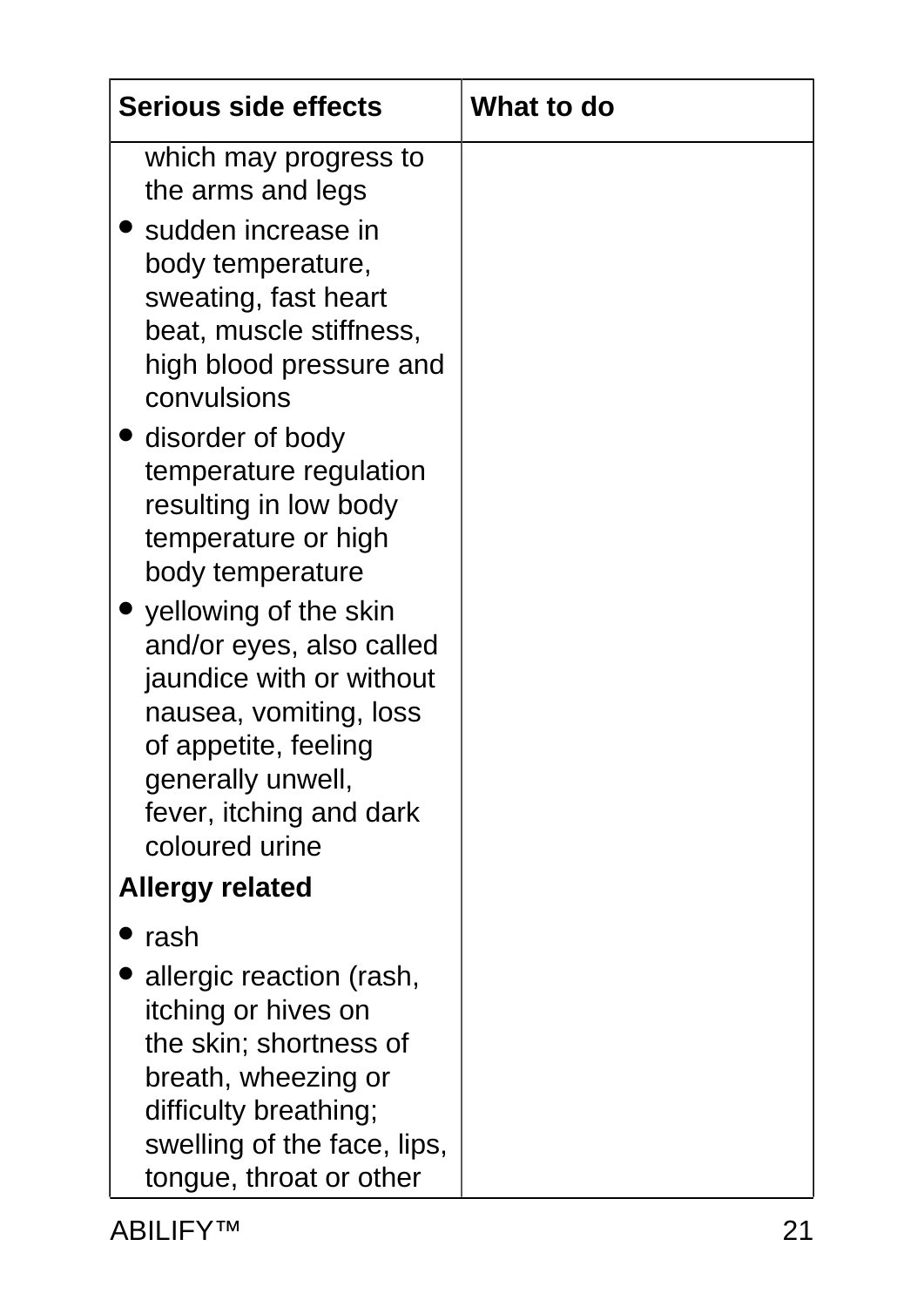| <b>Serious side effects</b>                                                                                             | What to do |
|-------------------------------------------------------------------------------------------------------------------------|------------|
| parts of the body) with or<br>without fever                                                                             |            |
| <b>Inflammation related</b>                                                                                             |            |
| linflammation of the<br>pancreas, severe upper<br>stomach pain often with<br>nausea and vomiting                        |            |
| <b>Infection related</b>                                                                                                |            |
| serious lung infection<br>with fever, chills,<br>shortness of breath,<br>cough, chest pain and<br>blood streaked phlegm |            |
| <b>Bladder related</b>                                                                                                  |            |
| difficulty in passing urine                                                                                             |            |

| Serious side effects                                                                                                                                                                                                     | What to do                                                                                                                                                                    |
|--------------------------------------------------------------------------------------------------------------------------------------------------------------------------------------------------------------------------|-------------------------------------------------------------------------------------------------------------------------------------------------------------------------------|
| <b>Mental related</b><br>thoughts or talk about<br>death or suicide;<br>thoughts or talk about<br>self-harm or doing<br>harm to others; any<br>recent attempts at self-<br>harm; an increase in<br>aggressive behaviour, | Call your doctor straight<br>away, or go straight<br>to the Emergency<br><b>Department at your</b><br>nearest hospital if you<br>notice any of these<br>serious side effects. |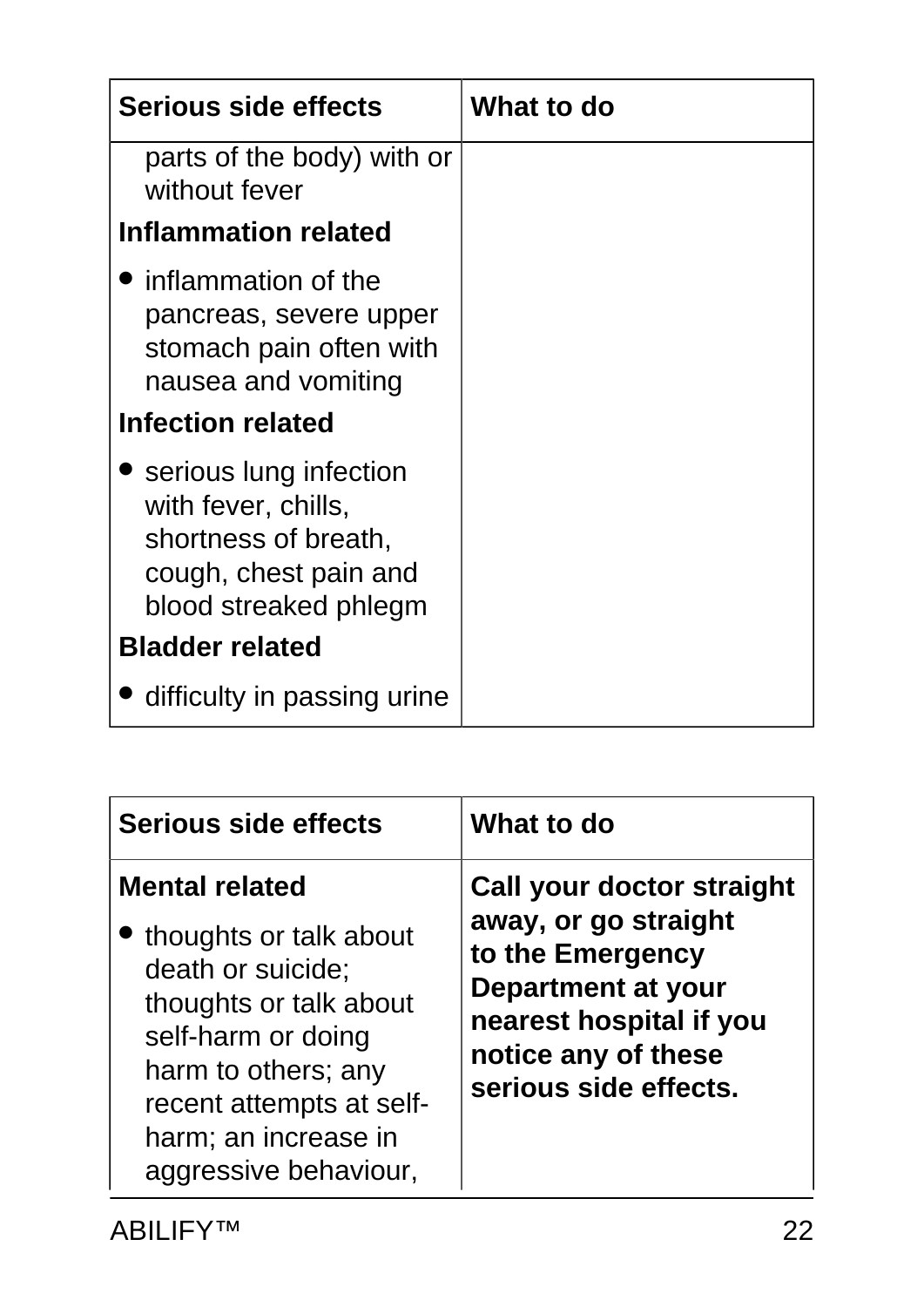| Serious side effects                                                                                                                                                                                               | What to do |
|--------------------------------------------------------------------------------------------------------------------------------------------------------------------------------------------------------------------|------------|
| <i>irritability or agitation.</i><br>If you or someone<br>you know is showing<br>these signs contact<br>your doctor or a mental<br>health advisor right<br>away or go to the<br>nearest hospital for<br>treatment. |            |

#### **Tell your doctor if you have obsessive (recurring) thoughts or behaviours or trouble controlling impulsive urges or while taking ABILIFY.**

Obsessive compulsive behaviours (feeling the need to check things repeatedly or having certain thoughts repeatedly), gambling urges, sexual urges, compulsive spending, binge or compulsive eating and other urges have occurred in some patients.

### **Tell your doctor or pharmacist if you notice anything else that may be making you feel unwell.**

### **Other side effects not listed here may occur in some people.**

Also, while taking ABILIFY, some elderly patients with dementia have suffered serious side effects such as a "mini" stroke, stroke, pneumonia or heart problems. These serious side effects can be life threatening.

#### **Do not be alarmed by this list of possible side effects.**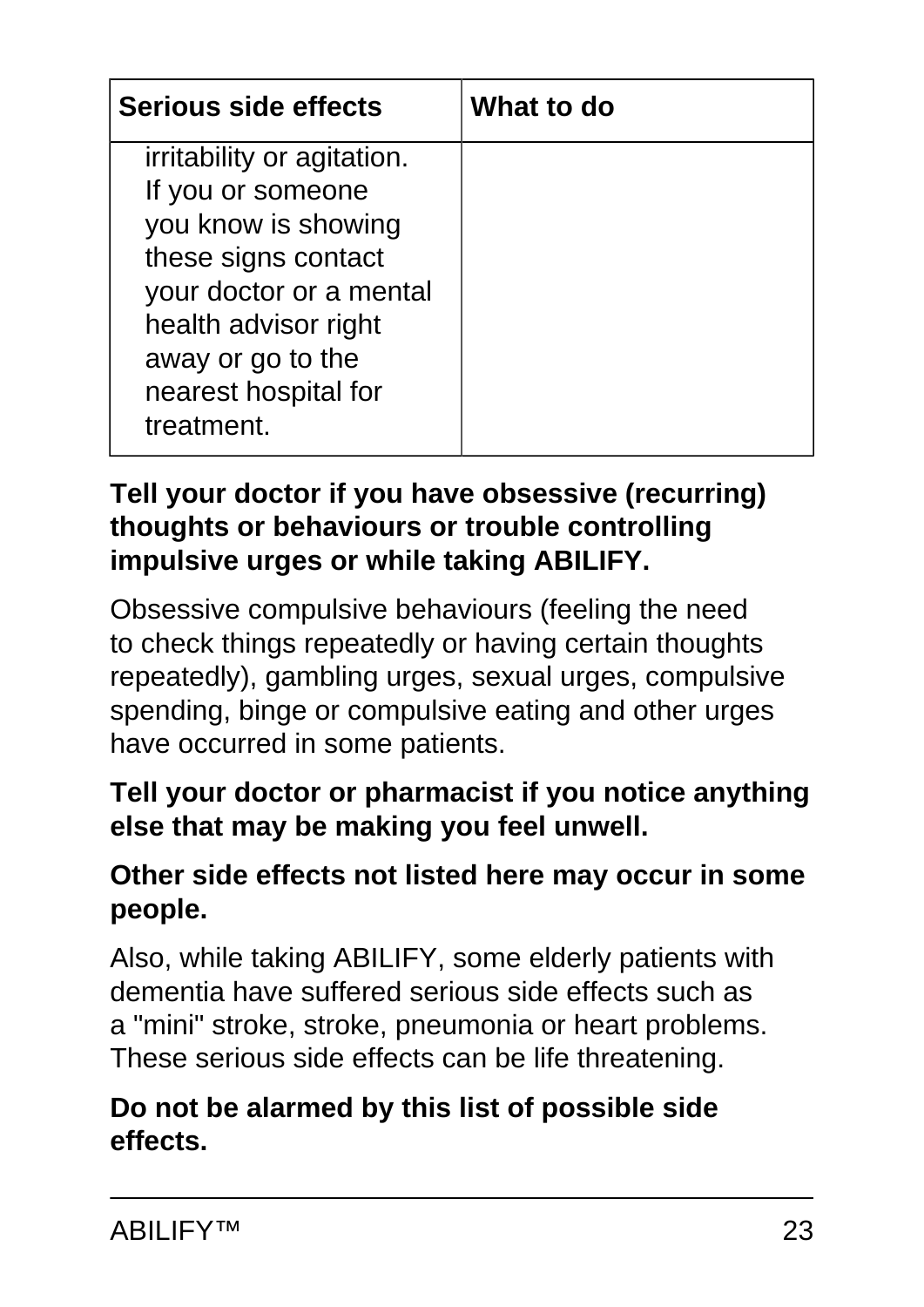You may not experience any or only some of them.

## **Reporting side effects**

After you have received medical advice for any side effects you experience, you can report side effects to the Therapeutic Goods Administration online at [www.tga.gov.au/reporting-problems.](http://www.tga.gov.au/reporting-problems) By reporting side effects, you can help provide more information on the safety of this medicine.

**Always make sure you speak to your doctor or pharmacist before you decide to stop taking any of your medicines.**

# <span id="page-23-0"></span>**7. Product details**

This medicine is only available with a doctor's prescription.

## **What ABILIFY contains**

| <b>Active ingredient</b><br>(main ingredient)      | aripiprazole                                                                                                                                                                  |
|----------------------------------------------------|-------------------------------------------------------------------------------------------------------------------------------------------------------------------------------|
| <b>Other ingredients</b><br>(inactive ingredients) | lactose, starch - maize,<br>cellulose - microcrystalline,<br>hydroxypropylcellulose<br>and magnesium stearate.<br>The following colorants are<br>also present in the tablets: |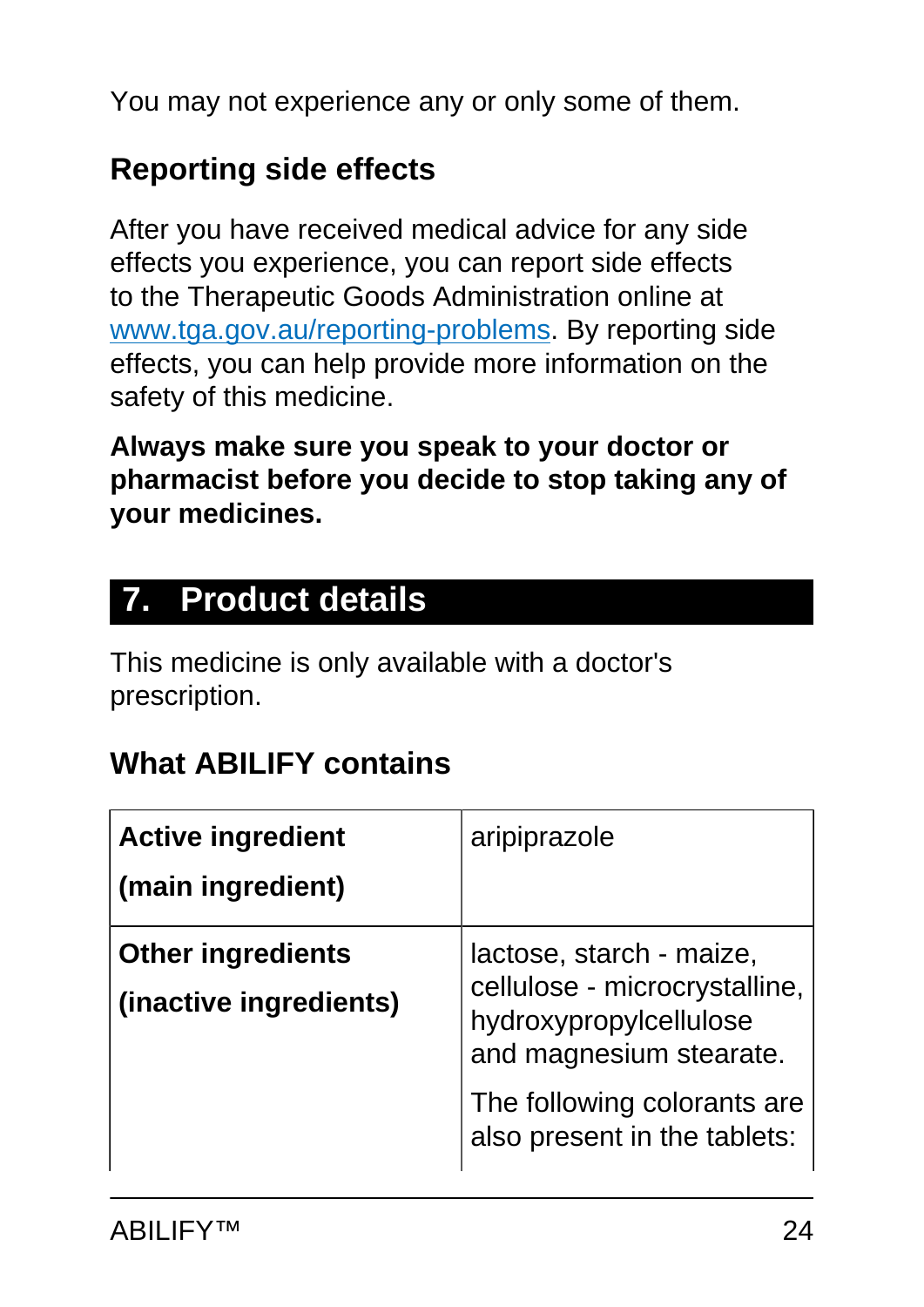|                            | 5mg tablets - indigo<br>carmine CI73015<br>aluminium lake (not<br>available in New<br>Zealand)<br>• 10mg tablets - iron oxide<br>red CI77491<br>• 15mg tablets - iron oxide<br>yellow CI77492<br>• 20mg tablets - no<br>colourants<br>• 30 mg tablets - iron oxide<br>red CI77491 |
|----------------------------|-----------------------------------------------------------------------------------------------------------------------------------------------------------------------------------------------------------------------------------------------------------------------------------|
| <b>Potential allergens</b> | <b>ABILIFY does not contain</b><br>sucrose, gluten, tartrazine<br>or any other azo dyes.                                                                                                                                                                                          |

**Do not take this medicine if you are allergic to any of these ingredients.**

# **What ABILIFY looks like**

5mg ABILIFY tablets are blue, rectangular with a bevel edge and are marked on one side with "A-007" and "5" (Not available in New Zealand).

(Aust R 90925)

10mg ABILIFY tablets are pink, rectangular with a bevel edge and are marked on one side with "A-008" and "10".

```
(Aust R 90997)
```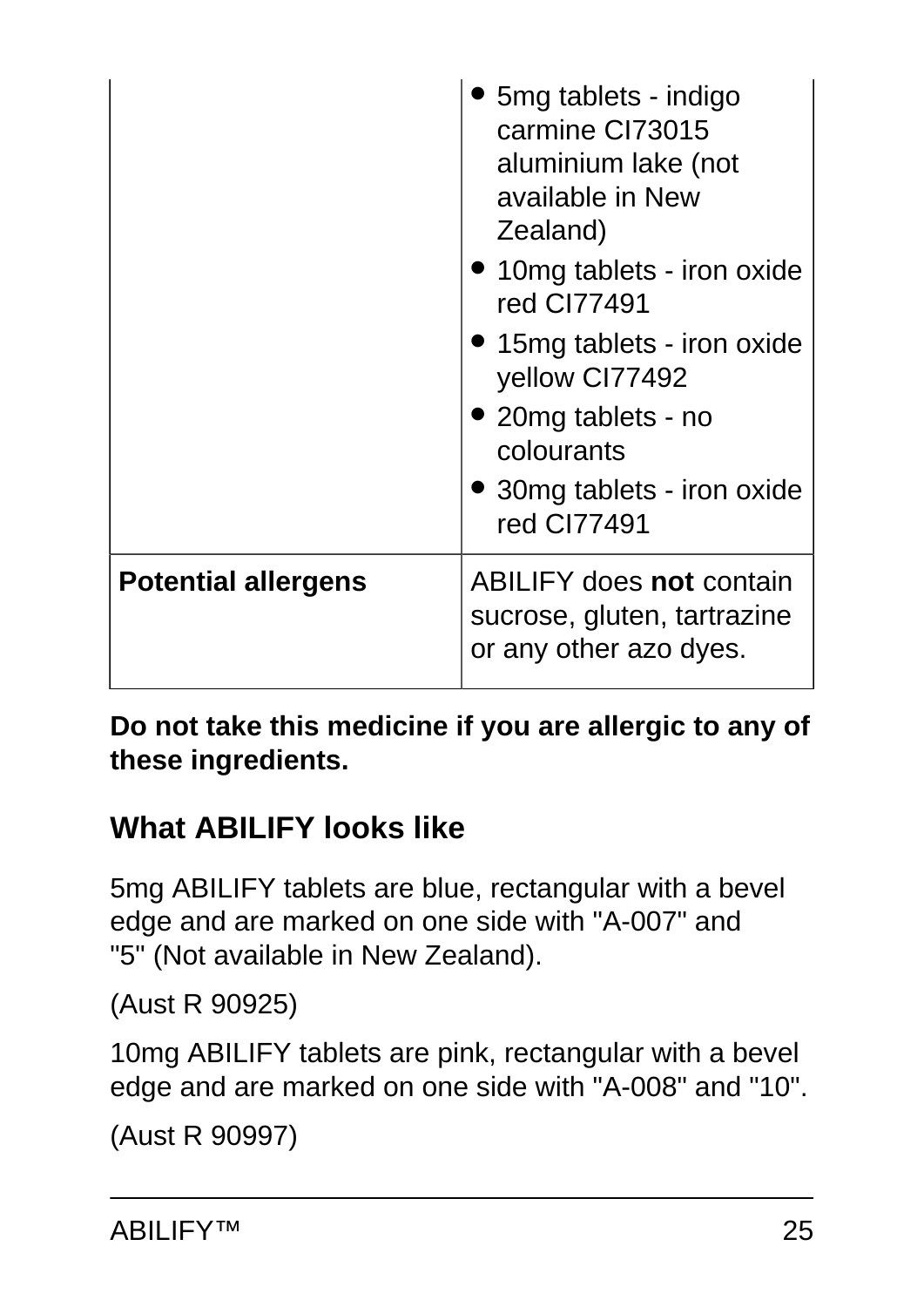15mg ABILIFY tablets are yellow, round with a bevel edge and are marked on one side with "A-009" and "15". (Aust R 90998)

20mg ABILIFY tablets are white to pale yellowish white, round with a bevel edge and are marked on one side with "A-010" and "20".

(Aust R 90999)

30mg ABILIFY tablets are pink, round with a bevel edge and are marked on one side with "A-011" and "30".

(Aust R 91000)

ABILIFY tablets are packed in aluminium blisters in a carton. Each carton contains 30 tablets.

## **Who distributes ABILIFY**

### **In Australia:**

Otsuka Australia Pharmaceutical Pty Ltd

Suite 2.03, Level 2

9 Help Street

Chatswood NSW 2067

Tel: Toll Free 1800 059 606

### **In New Zealand:**

Pharmacy Retailing (NZ) Ltd trading

as Healthcare Logistics